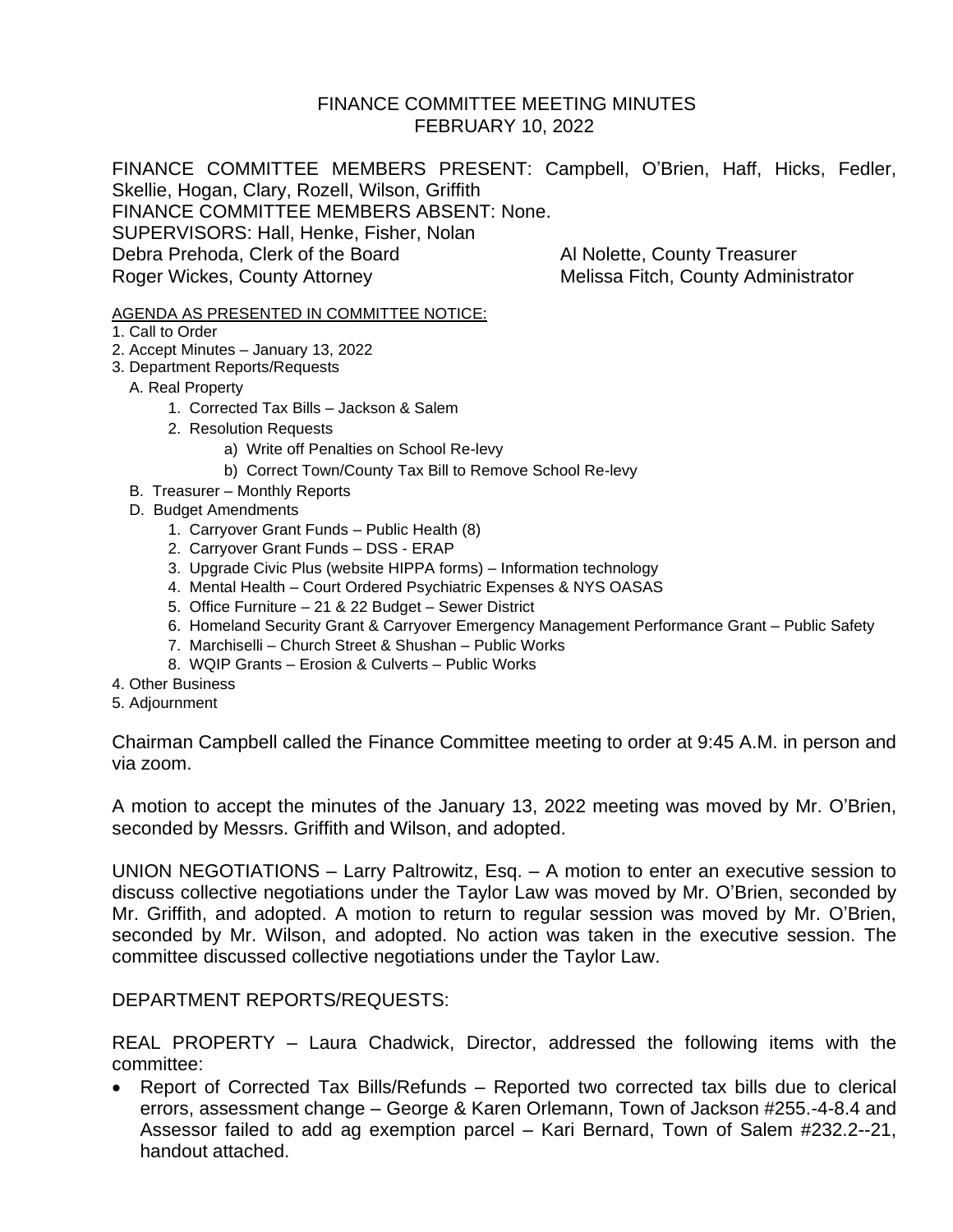- Write off Interest and Penalties Town of Hebron The school taxes on parcel #152.2- 33.7 were erroneously paid by Wells Fargo and when owner attempted to pay on time the error was discovered by Granville School and they rescinded the payment by Wells Fargo but the deadline to pay had expired and the parcel had been relevied as unpaid which included interest and penalties of \$117.69. A motion to cancel any and all interest, penalties or charges imposed by law on parcel #152.2-33.7 under the name of John & Laura McDermott in the town of Hebron and authorize the Treasurer to issue a new tax bill accordingly was moved by Mr. O'Brien, seconded by Mrs. Fedler, and adopted.
- Corrected Tax Bill Jackson Corrected tax bill was issued for a parcel in the town of Jackson under the name of Collin K. Slate reducing from \$6,110.42 to \$2,333.52 due to a clerical error – school taxes mistakenly relevied, handout attached. A motion to correct tax roll and issue corrected bills for a parcel in Jackson under the name of Collin K. Slate and charge back the proper taxing jurisdiction was moved by Mrs. Fedler, seconded by Mr. O'Brien, and adopted.

TREASURER – Al Nolette, County Treasurer, addressed the following items with the committee:

- Monthly Reports Handout attached. Sales tax to date totals \$1,641,840. The last deposit was  $$424,844.53$  over the prior year's deposit. The deposit on February  $7<sup>th</sup>$  was an estimate and the deposit coming in on Monday, February 14 will be a better reflection of where we are right now. The Treasurer anticipates continuation of growth in at least the first and second quarters. Handouts included on the budget to actual figures for last year and continues to project that the County will add \$6M to the fund balance of which \$5M is directly from the sales tax and the additional \$1M is a conservative figure because payroll breakage is not even figured in. These figures do not include the American Relief Plan funds that were invested in the barn project.
- Marchiselli Funds Concern that the funds are not coming in and that continues to be a problem. As of this morning, the County is due \$4.5M in Marchiselli funding. He does not want to grow \$6M in fund balance and end up with a cash flow problem. A BAN is coming due next month and if he had the Marchiselli funding then he might be able to reduce that renewal which would reduce the amount of interest we are paying making this situation a direct cost to the County. Public Works has just been awarded two more Marchiselli grants that the County pays and waits for the reimbursement. The Marchiselli funding is lagging in all of Region One and making contacts to determine the issue.
- Foreclosures The moratorium was lifted on January 15<sup>th</sup>. He commenced moving forward with the 2018 parcels and was provided with information on how the justices interpreted how we move forward that states the tax lien auctions are still being required to have the consultations/conferences with the property owners. The number of parcels is higher than normal in the 80 parcel range compared to typically being down to 35 or 40 by now. He can still move forward with the process but will take more time with probably not an auction until fall. There is also a Homeowners Assistance Fund program that is going to be available to help the delinquent taxpayers. The Treasurer's goal is to get the County's lien made whole not to take the properties.
- Gas Prices & Sales Tax Gas prices are part of the increase in sales taxes collected. Washington County benefits from online shopping sales due to our lack of stores. If the state and federal governments roll back some of the taxes on fuel it would impact us but not to the extend that we are growing right now.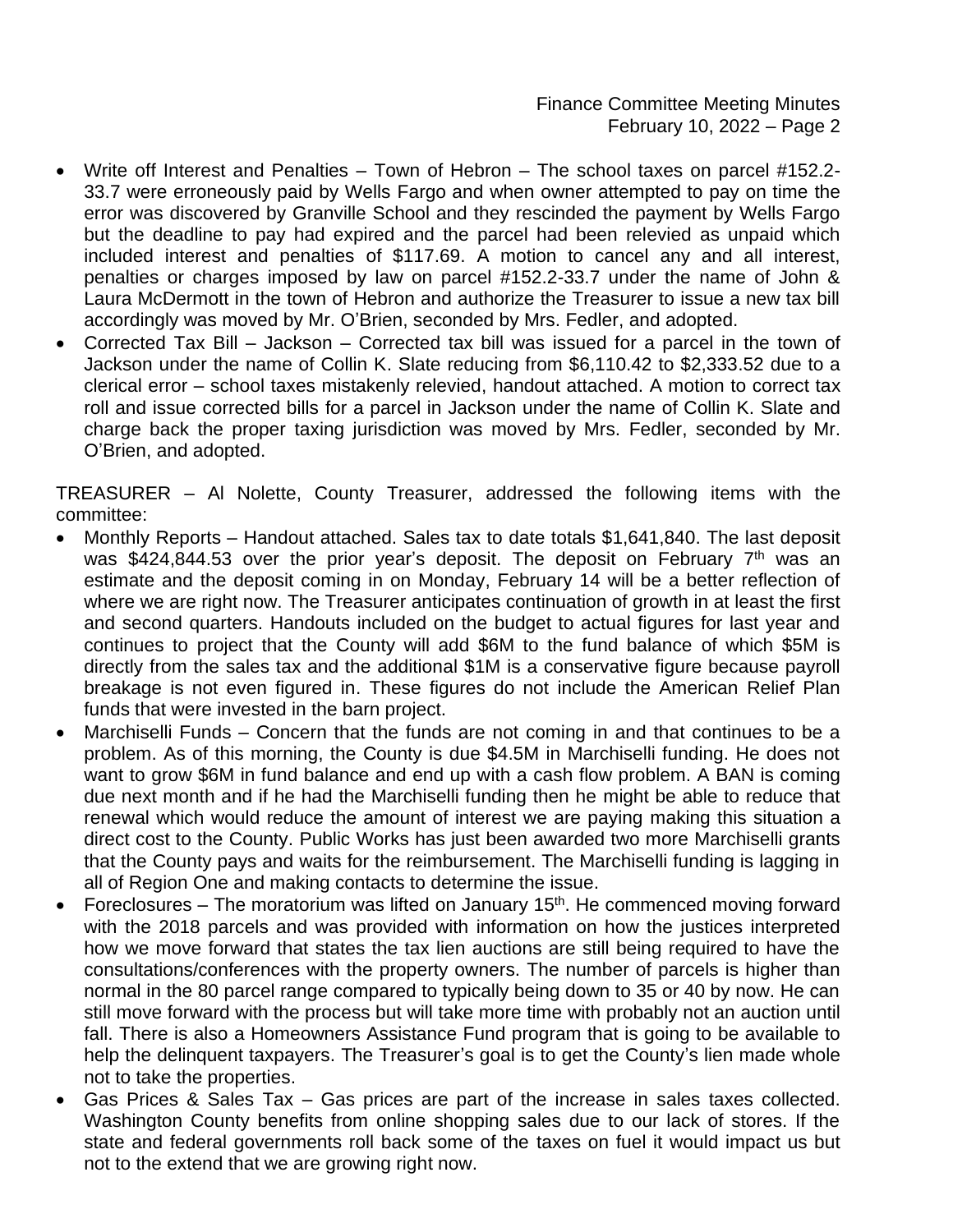BUDGET AMENDMENTS: Handouts attached.

- Amend 2022 Budget Public Health Grant Carryovers: A motion to amend 2022 budget to carryover unspent Public Health grants: COVID-19 Vaccine Response Funds \$167,293, School Testing Program Funds \$1,513,343, COVID-19 Enhanced Detection Funds \$110,867, Preparedness Grant Funds \$16,894, Early Intervention Administration Grant \$9,976 and DSRIP Funds \$87,279 was moved by Mr. Hicks, seconded by Mr. Wilson and Mrs. Fedler, and adopted.
- Amend 2022 Budget Public Health Unspent Child Passenger Safety Grant A motion to amend 2022 budget to carryover unspent Child Passenger Safety Grant funds in the amount of \$15,000 was moved by Mrs. Fedler, seconded by Mr. Wilson, and adopted.
- Amend 2022 Budget Public Health Corps Fellowship Program A motion to amend 2022 budget to recognize Public Health Corps Fellowship Program funding in the amount of \$980,544 and appropriate funds was moved by Mrs. Fedler, seconded by Mrs. Clary and Mr. Wilson, and adopted.
- Amend 2022 Budget DSS to Carryover Unspent Emergency Rental Assistance Program (ERAP) – A motion to amend 2022 budget to carryover unspent Emergency Rental Assistance Program (ERAP) funding in the amount of \$19,728 was moved by Mrs. Fedler, seconded by Mrs. Clary, and adopted.
- Amend 2022 IT Budget for Website Upgrade A motion to amend 2022 IT budget for upgrade to website to add a security enhanced module for encrypted forms in the amount of \$9,800 was moved by Mrs. Fedler, seconded by Mr. O'Brien, and adopted.
- Mental Health Court Ordered Psychiatric Expenses A motion to amend 2021 budget to cover the shortfall in the mandated court ordered psychiatric account in the amount of \$83,500 transferring funds from Fund Balance was moved by Mr. O'Brien, seconded by Mrs. Fedler and Mrs. Clary, and adopted.
- Mental Health 100% State Aid NYS OASAS A motion to amend 2022 Mental Health budget to allow acceptance and pass-through of \$41,250, 100% state aid – NYS OASAS for the provision of jail based transition release services, was moved by Mr. O'Brien, seconded by Mr. Wilson and Mrs. Fedler, and adopted.
- Sewer District Office Furniture A motion to amend 2022 budget for the purchase of office equipment for support staff in the amount of \$4,255 increasing GB.8000.8110.2010 and Executive Director's office in the amount of \$2,828 increasing GB8110.2010 from SD fund balance was moved by Mr. O'Brien, seconded by Mrs. Fedler, and adopted.
- Public Safety Accept FY21 State Homeland Security Program (SHSP) Grant A motion recognize and allocate FY 21 State Homeland Security Program grant funding to Public Safety in the amount of \$51,213 and Sheriff in the amount of \$17,072 was moved by Mr. O'Brien, seconded by Mrs. Fedler and Mr. Wilson, and adopted.
- Public Safety Emergency Management Performance Grant (EMPG) A motion to carryover 2021 Emergency Management Performance Grant (EMPG) to the 2022 budget in the amount of \$27,278 to accounts: A.3640.2625.99 \$23,278 and A.3640.4625.01 \$4,800, was moved by Mrs. Fedler, seconded by Messrs. Rozell and Wilson, and adopted.
- Public Works Marchiselli Shushan A motion to amend Capital Project No. 126 County Route 61 Bridge Over the Battenkill (Shushan) to recognize supplemental Marchiselli funding agreement no. 4 was moved by Mr. Skellie and seconded by Messrs. Rozell and Wilson and Mrs. Fedler. Discussion. The Treasurer requested an interfund loan if the borrowing is insufficient and the Marchiselli funds do not flow. A motion to amend to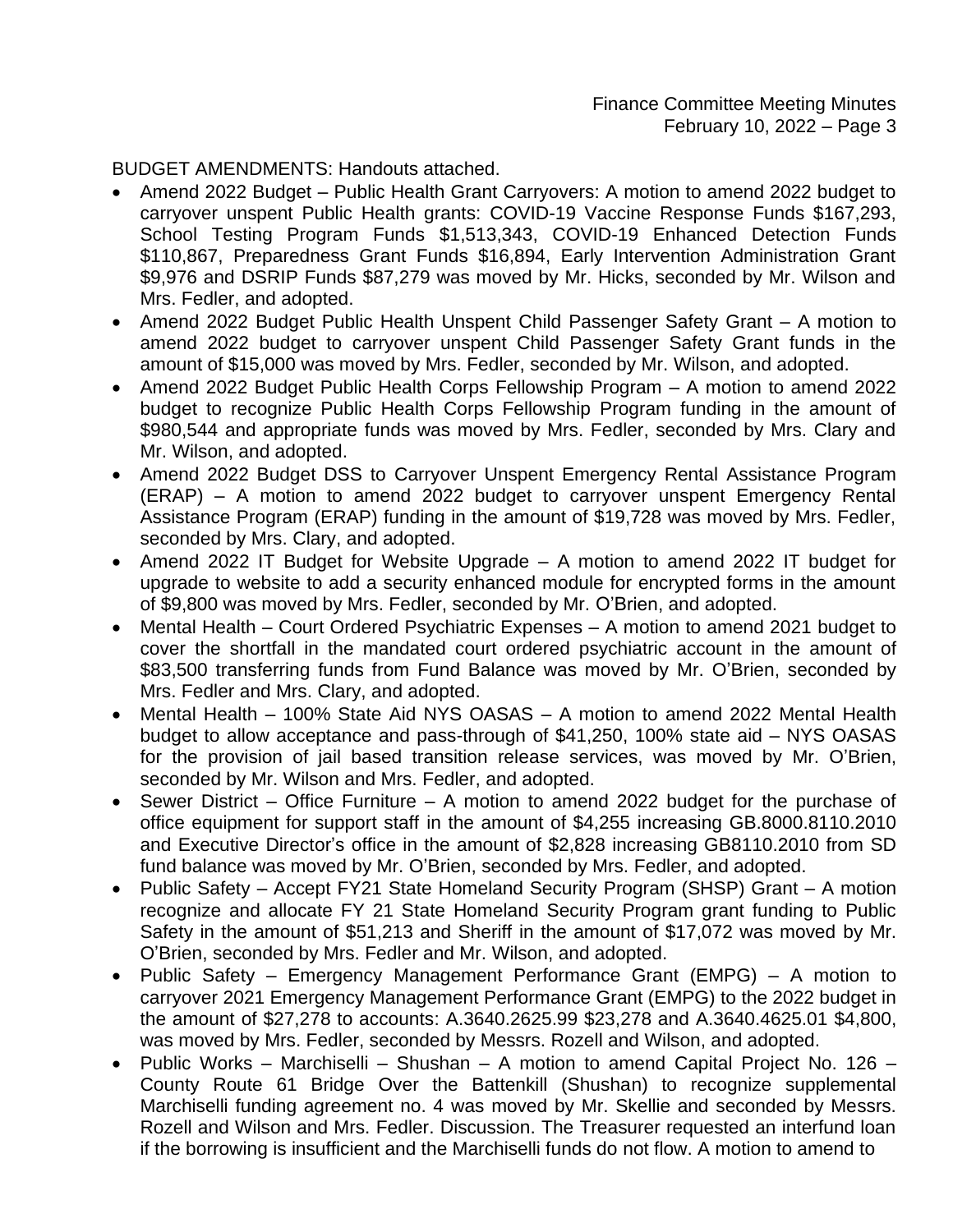authorize the County Treasurer to make an interfund loan up to the amount of the Marchiselli funding was moved by Mr. Skellie, seconded by Mrs. Clary and Mr. Wilson, and adopted. The motion to amend Capital Project No. 126 – Country Route 61 Bridge over the Battenkill (Shushan) to recognize supplemental Marchiselli funding agreement no. 4 was adopted as amended.

- Public Works Marchiselli Church Street, Granville A motion to authorizing the implementation, and funding in the first instance 100% of the federal-aid and State Marchiselli Program-aid eligible costs, of a transportation federal-aid project, and appropriation funds therefore; Church Street over the Mettawee River for the additional sum of \$122,229 was moved by Mr. O'Brien, seconded by Mrs. Fedler, and Messrs. Wilson and Rozell and adopted.
- Public Works Water Quality Improvement Grant (WQIP) Roadside Erosion Remediation Program – A motion to amend 2022 budget to recognize Water Quality Improve grant funds in the amount of \$527,000 for a roadside erosion remediation program and increase appropriation Grants – Roadside Erosion D.5000.5110.4625.2202 \$527,000 and authorize the Chairman to sign documents was moved by Mr. O'Brien, seconded by Mrs. Fedler and Mr. Wilson, and adopted.
- Public Works Water Quality Improvement Grant (WQIP) Culvert Replacement Program – A motion to amend 2022 budget to recognize Water Quality Improvement Grant funds in the amount of \$508,000 for a culvert replacement program and increase appropriation D.5000.5110.4625.2201 \$508,000 Grants – Culvert Replacement and authorize Chairman to sign documents was moved by Mr. O'Brien, seconded by Mrs. Fedler and Mr. Wilson, and adopted. Mrs. Fedler noted that Carney Cassidy Road is in Jackson not Cambridge.
- Public Works Marchiselli CR 37 Burgoyne Avenue Pavement Preservation, Town of Kingsbury – A motion authorizing the implementation, and funding in the first instance 100% of the federal-aid and State Marchiselli Program-aid eligible costs, of a transportation federal-aid project and appropriation funds therefore, CR 37 Burgoyne Avenue Pavement Preservation project Town of Kingsbury for cost of design work in the amount of \$180,151 was moved by Mr. O'Brien, seconded by Mrs. Fedler, and adopted. The Treasurer stated a budget amendment will be presented after the contract is signed.

#### OTHER BUSINESS:

- Public Works Bids:
	- $\circ$  2022 F250 Truck Sign Shop This new truck is going to the Sign Shop and the current Sign Shop truck is going to Buildings & Grounds to replace their existing truck. A motion to award bid for 2022 F250 Truck to Beyer Ford, low bidder, in the amount of \$41,705.18 was moved by Mr. O'Brien, seconded by Mr. Wilson, and adopted.
	- o 2022 3500Silverado Crew Cab w/8foot bed. This truck has a plow mounted on it and they are going to install dump insert and sander from another vehicle. This is a Foreman's truck and will replace a vehicle in the rotation. A motion to award bid for 2022 3500 Silverado Crew to DeNoyer Chevrolet, low bidder, in the amount of \$51,804.85 was moved by Mr. O'Brien, seconded by Mr. Wilson and Mrs. Fedler, and adopted.
- Sheriff's Department was looking to get the Tahoe model vehicles, received no bid responses and are going to rebid for the Durango model vehicles.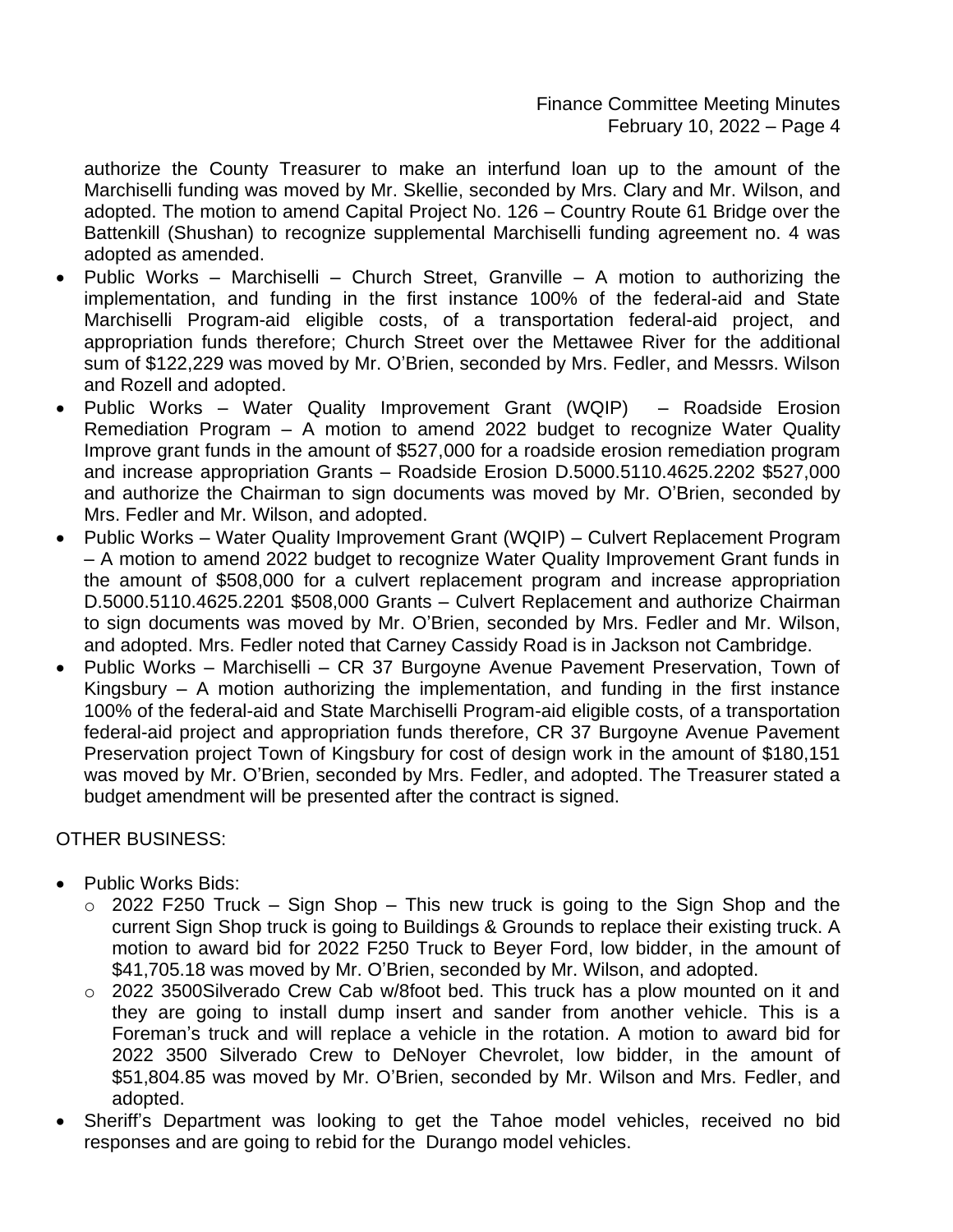• Mask Policy – Chairman Hall stated the mask policy will be addressed at the February 18<sup>th</sup> Board meeting.

EXECUTIVE SESSION – A motion to enter an executive session to discuss the appointment, employment, promotion, demotion, discipline, suspension, dismissal, or removal of a particular person was moved by Mr. O'Brien, seconded by Mr. Wilson, and adopted. Chairman Campbell stated the meeting will adjourn from executive session. No action was taken in the executive session.

*Debra Prehoda, Clerk Washington County Board of Supervisors*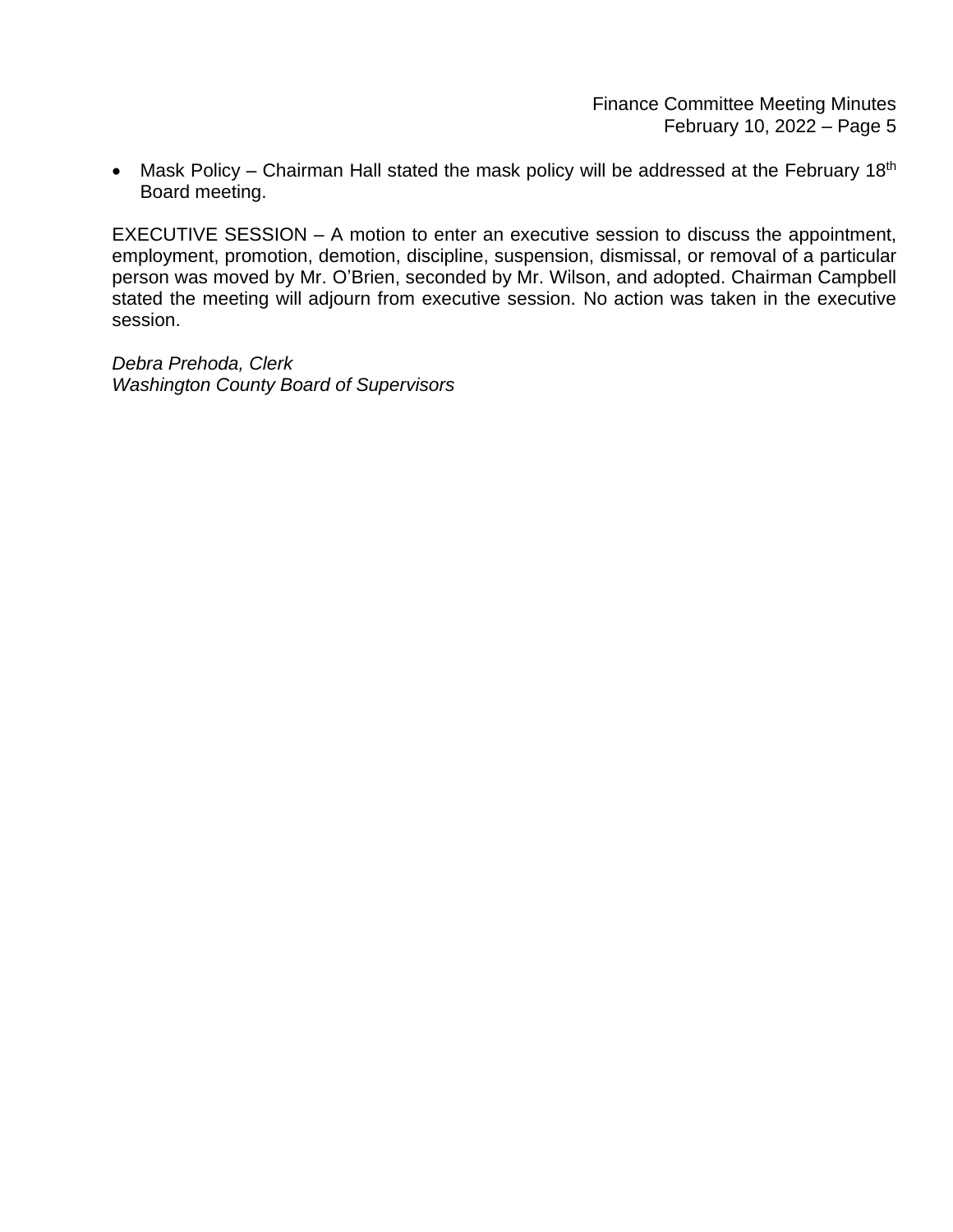| <b>WASHINGTON COUNTY TREASURER</b> |                                              |                       |                                    |                                   |                         |                                               |                                        |
|------------------------------------|----------------------------------------------|-----------------------|------------------------------------|-----------------------------------|-------------------------|-----------------------------------------------|----------------------------------------|
|                                    |                                              |                       |                                    | <b>SALES TAX RECAP</b>            |                         |                                               |                                        |
|                                    |                                              |                       | FOR THE PERIOD 1/1/2018-12/31/2022 |                                   |                         |                                               |                                        |
|                                    |                                              |                       |                                    |                                   |                         |                                               |                                        |
|                                    | 2020                                         |                       | 2021                               |                                   | 2022                    |                                               |                                        |
| Budget:                            | \$21,297,724.00 Aughbridge                   |                       | \$21,000,000.00 dopted             |                                   |                         | \$24,000,000.00 Adopted \$24,000              |                                        |
|                                    | -\$297,724.00 Res 226<br>\$34,897,00 Res 300 |                       | \$0.00                             |                                   | \$0.00                  |                                               |                                        |
|                                    | \$21,034,897.00 Amended                      |                       | \$0.00                             |                                   | \$0.00                  |                                               |                                        |
|                                    |                                              |                       | \$21,000,000.00 Amended            |                                   | \$24,000,000.00 Amended |                                               |                                        |
| DAIL                               |                                              |                       |                                    |                                   |                         | <b>100.00%</b><br><b>Ship Age of Security</b> | <b>TUREDIOX</b><br><b>Keeming Date</b> |
| 2/7/2020                           |                                              |                       | name as                            |                                   | <b>MONDA</b>            |                                               |                                        |
| 2/13/2020                          | \$1,401,193.01.<br>\$334,999,55              | 2/5/2021<br>2/16/2021 | \$1,216,995.47<br>\$330.534.93     | 2/7/2022<br>2/14/2022             | \$1,641,840.00          | \$424,844.53                                  | \$424,844.53                           |
|                                    | \$\$1,736,192.56                             |                       | $-31.547.530.40$                   |                                   | <b>SILEMPADIOA</b>      |                                               |                                        |
| 3/6/2020                           | \$1,198,058.21                               | 3/5/2021              | \$1,304,339.32                     | 3/7/2022                          |                         |                                               |                                        |
| 3/13/2020                          | \$224,434.02                                 | 3/15/2021             | \$226 436.88                       | 3/14/2022                         |                         |                                               |                                        |
| <b>ANG PARTIES</b>                 | 353 158 654 79                               | <u>Karenga</u>        | -53.078.306.60                     |                                   | 3164184000 200 300 300  |                                               | entere graven                          |
| 4/7/2020                           | \$1,573,783.36                               | 4/7/2021              | \$2,358 797.96                     | 4/7/2022                          |                         |                                               |                                        |
| 4/13/2020                          | \$390,762.99                                 | 4/13/2021             | \$424,552.63                       | 4/13/2022                         |                         |                                               |                                        |
|                                    | <b>16512929114</b>                           | <b>MARK</b>           | \$5,861,657,19                     |                                   | \$1,641,840,003         | 浅粉的                                           |                                        |
| 5/7/2020                           | \$857,084.88                                 | 5/7/2021              | \$1,386,250.87                     | 5/6/2022                          |                         |                                               |                                        |
| 5/13/2020                          | \$193,268.52                                 | 5/13/2021             | \$373,411.76                       | 5/13/2022                         |                         |                                               |                                        |
| min Kau                            | 6617358454                                   | <b>MARINE</b>         | \$74524.319.82                     |                                   | \$1,641,840.00          | ter State of the                              | SADSA SEMPER                           |
| 6/5/2020                           | \$902,120.34                                 | 6/7/2021              | \$1,535,531.58                     | 6/7/2022                          |                         |                                               |                                        |
| 6/15/2020                          | \$170,263.55                                 | 6/14/2021             | \$366,742.54                       | 6/13/2022                         |                         |                                               | ÷.                                     |
| 6/30/2020                          | \$1,478,110.90                               | 6/30/2021             | \$1,591.411.15                     | 6/30/2022                         |                         |                                               |                                        |
| 7/1/2020                           | \$653,254.53                                 | 7/1/2021              | \$889,867.57                       | 7/1/2022                          |                         |                                               |                                        |
|                                    | \$9,377,333,86                               |                       | \$12,004,872,66                    |                                   | \$1.641.840.00          |                                               |                                        |
| 7/13/2020                          | \$588,560.36                                 | 7/13/2021             | \$717.014.95                       | 7/13/2022                         |                         |                                               |                                        |
|                                    | \$9,965,894.22                               |                       | \$12.721.887.61                    |                                   | \$1,641,840,00          | E SIMBOLI                                     | en av et en 194                        |
| 8/7/2020                           | \$1,376,115.73                               | 8/6/2021              | \$1,689,160.88                     | 8/5/2022                          |                         |                                               |                                        |
| 8/13/2020                          | \$281,866.18                                 | 8/13/2021             | \$483,693.98                       | 8/15/2022                         |                         |                                               |                                        |
|                                    | \$11623876.13                                |                       | \$14,894742.47                     |                                   | \$1,641,840.00          |                                               |                                        |
| 9/8/2020                           | \$1,405,135.10                               | 9/8/2021              | \$1,695,079.60                     | 9/8/2022                          |                         |                                               |                                        |
| 9/14/2020                          | \$303,736.51                                 | 9/13/2021             | \$327,459.80                       | 9/13/2022                         |                         |                                               |                                        |
|                                    | SIGEREADAL                                   |                       | <b>Giochazenta</b>                 | a Simon ay kalalahat<br>Manazarta | \$1,641,840.00          | AL TRA                                        |                                        |
| 10/7/2020                          | \$2,563,012.39                               | 10/7/2021             | \$2,174,991.74                     | 10/7/2022                         |                         |                                               |                                        |
| 10/13/2020                         | \$516,836.71                                 | 10/13/2021            | \$550.087.52                       | 10/13/2022                        |                         |                                               |                                        |
|                                    | \$16,412,596.84                              |                       | \$1964236143                       |                                   | \$1,641,840,00,         |                                               | $1 - 1000$                             |
| 11/6/2020                          | \$1,373,991.60                               | 11/5/2021             | \$1,534,248.45                     | 11/7/2022                         |                         |                                               |                                        |
| 11/13/2020                         | \$295,162.62                                 | 11/15/2021            | \$323,488.19                       | 11/14/2022                        |                         |                                               |                                        |
|                                    | \$18,081751.06.                              |                       | \$21,500,097.77                    |                                   | \$1,641,840,00          |                                               |                                        |
| 12/7/2020                          | \$1,118,707.60                               | 12/7/2021             | \$1,507,732.76                     | 12/7/2022                         |                         |                                               |                                        |
| 12/14/2020                         | \$321,309.37                                 | 12/13/2021            | \$336,098.68                       | 12/13/2022                        |                         |                                               |                                        |
| 12/31/2020                         | \$1,424,491.76                               | 12/31/2021            | \$1,239,720.34                     | 12/30/2022                        |                         |                                               | Ę.                                     |
| 1/4/2021                           | \$736,096.44                                 | 1/3/2022              | \$902,431.89                       | 1/3/2023                          |                         |                                               |                                        |
|                                    | \$21,682,356,23                              |                       | \$25,486,081,44                    |                                   | \$1,641,840.00          |                                               |                                        |
| 1/13/2021                          | \$637,936.12                                 | 1/13/2022             | \$555,076.84                       | 1/13/2023                         |                         |                                               |                                        |
|                                    | \$22,320,292.85                              |                       | \$26,044,158,28                    |                                   | \$1,641,840.00          |                                               |                                        |
|                                    |                                              |                       |                                    |                                   | GALLER COOL ACTOR       |                                               |                                        |
|                                    | \$20,824,015.55                              | ysger apr             | \$24,549,537.28                    |                                   | -521247                 | \$0.00 Net to County After Sharing            |                                        |
|                                    | \$22 613 682 35                              |                       | \$22,613,682.35                    |                                   | S000 Wilhout AM sweep   |                                               |                                        |

| 2023 Town Distribution |                      |  |  |  |  |  |
|------------------------|----------------------|--|--|--|--|--|
| 8/6/2021               | \$1,689,160.88       |  |  |  |  |  |
| 8/13/2021              | \$483,693.98         |  |  |  |  |  |
| 9/8/2021               | \$1,695,079.60       |  |  |  |  |  |
| 9/13/2021              | \$327;459.80         |  |  |  |  |  |
| 10/7/2021              | ÷,<br>\$2,174,991.74 |  |  |  |  |  |
| 10/13/2021             | \$550.087.52         |  |  |  |  |  |
| : 11/5/2021            | \$1,534,248.45       |  |  |  |  |  |
| 11/15/2021             | \$323,488.19         |  |  |  |  |  |
| 12/7/2021              | \$1,507,732.76       |  |  |  |  |  |
| 12/13/2021             | \$336.098.68         |  |  |  |  |  |
| 12/31/2021             | \$1,239,720.34       |  |  |  |  |  |
| 1/3/2022               | \$902.431.89         |  |  |  |  |  |
| 1/13/2022              | \$555.076.84         |  |  |  |  |  |
| 2/7/20221              | \$1,641,840.00       |  |  |  |  |  |
| 2/14/2022              | - \$0.00             |  |  |  |  |  |
| 3/7/2022               | \$0.00               |  |  |  |  |  |
| 3/14/2022              | \$0.00               |  |  |  |  |  |
| 4/7/2022               | \$0.00               |  |  |  |  |  |
| 4/13/2022              | - 50.00              |  |  |  |  |  |
| 5/6/2022               | \$0.00               |  |  |  |  |  |
| 5/13/2022              | \$0.00               |  |  |  |  |  |
| 6/7/2022               | \$0.00               |  |  |  |  |  |
| 6/13/2022              | \$0.00               |  |  |  |  |  |
| 6/30/2022              | .SO.OO               |  |  |  |  |  |
| 7/1/2022               | -\$0.00              |  |  |  |  |  |
| 7/13/2022              | \$0.00               |  |  |  |  |  |
|                        | \$14,961,110.67      |  |  |  |  |  |
| 7%                     | \$1,047,277.75       |  |  |  |  |  |
| 2022                   | \$1,755,340.00       |  |  |  |  |  |

May 2021 \$97,714.00 in Village AIM Payments Withheld<br>December 2021 deposit is net of AIM withholdings of \$195,676.<br>March 5, 2021 \$126,990.00 intercepted for Distressed Hospitals<br>Distressed Hospital taken 05/07/21, 08/06/21

high e

\$1,285,395,35.<br>\$1,576,785,35.

Variance to Amended<br>Variance without AIM

**DRAMMARK**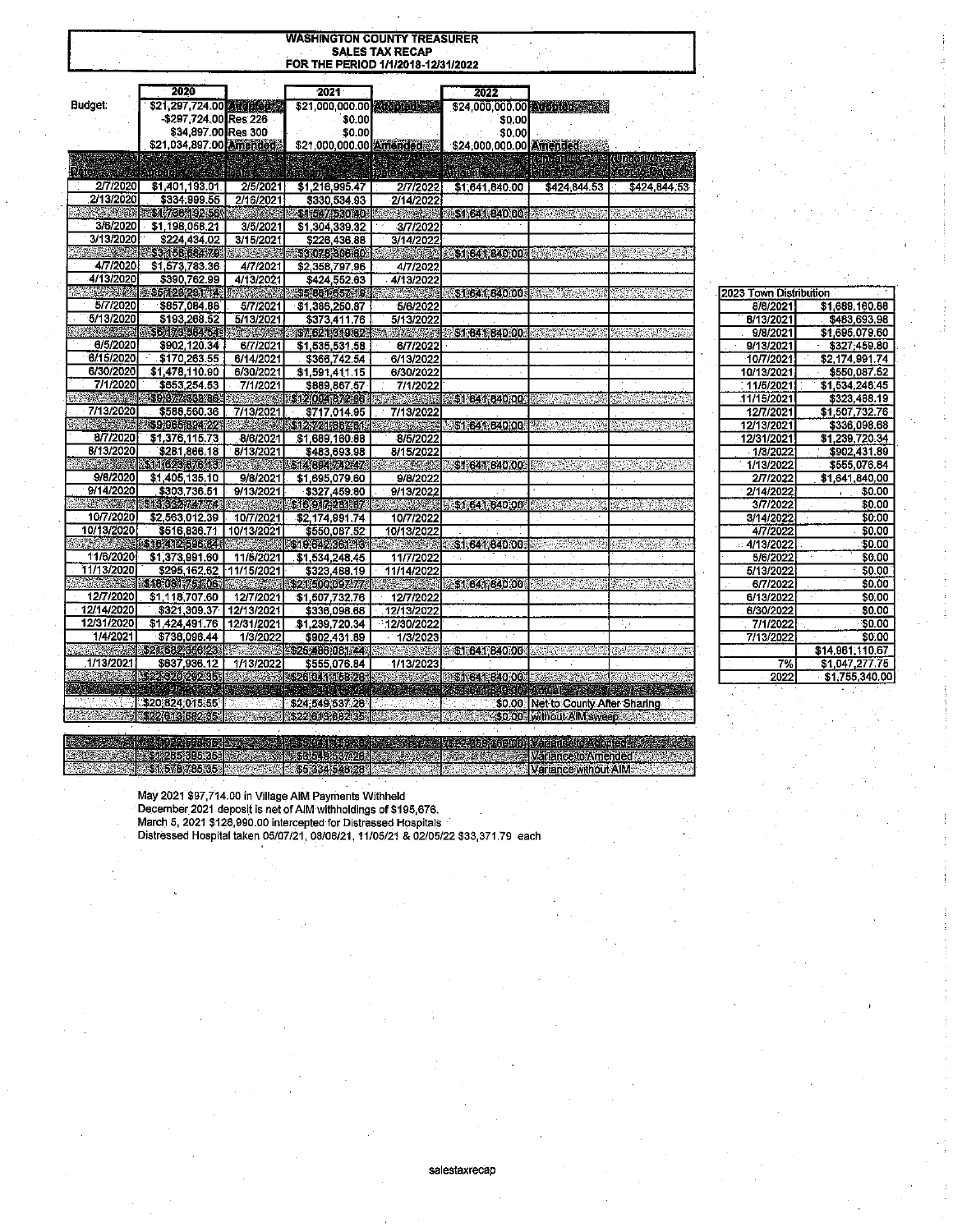|                        |                         |                   | FOR THE PERIOD 1/1/2018-12/31/2021                         | <b>SALES TAX RECAP</b> |                             |                                             |                 |
|------------------------|-------------------------|-------------------|------------------------------------------------------------|------------------------|-----------------------------|---------------------------------------------|-----------------|
|                        | 2019                    |                   | 2020                                                       |                        | 2021                        |                                             |                 |
| Budget:                | \$19,850,000.00 Budget: |                   |                                                            |                        |                             |                                             |                 |
|                        | \$0.00                  |                   | \$21,297.724.00 and all the state<br>-\$297,724.00 Res 226 |                        | \$21,000,000.00 \$10,000 \$ |                                             |                 |
|                        | \$0.00                  |                   | \$34,897.00 Res 300                                        |                        | \$0.00<br>\$0.00            |                                             |                 |
|                        | \$19,850,000.00         |                   | \$21,034,897.00 Amended                                    |                        | \$21,000,000.00 Amended     |                                             |                 |
|                        |                         |                   |                                                            |                        |                             |                                             |                 |
|                        |                         |                   |                                                            |                        |                             |                                             |                 |
| 2/7/2020               | \$1,355,561.38          | 2/7/2020          | \$1,401.193.01                                             | 2/5/2021               | \$1,216,995.47              | (\$184, 197.54)                             | (\$184, 197.54) |
| 2/13/2020              | \$300,584.42            | 2/13/2020         | \$334,999.55                                               | 2/16/2021              | \$330,534.93                | (\$4,464.62)                                | (\$188,662.16)  |
|                        | \$1.655145108           |                   | 317361192563                                               |                        | \$1-547-530-40.             |                                             |                 |
| 3/6/2020               | \$1,205,673.83          | 3/6/2020          | \$1,198,058.21                                             | 3/5/2021               | \$1,304,339.32              | \$106,281.11                                | (\$82,381.05)   |
| 3/13/2020              | \$231,788.27            | 3/13/2020         | \$224,434.02                                               | 3/15/2021              | \$226.436.88                | \$2,002,86                                  | (\$80,378.19)   |
|                        | 109090607490            |                   | \$\$45068479                                               |                        | \$3.073330660               |                                             |                 |
| 4/7/2020               | \$1,330,276.83          | 4/7/2020          | \$1,573,783.36                                             | 4/7/2021               | \$2,358,797.96              | \$785,014.60                                | \$704,636.41    |
| 4/13/2020              | \$383,218.07            | 4/13/2020         | \$390,762.99                                               | 4/13/2021              | \$424,552.63                | \$33,789.64                                 | \$738,426.05    |
|                        | \$4,307,402,809         |                   | <b>SEPTEMBER</b>                                           |                        | \$5 861 657 19              |                                             |                 |
| <i><b>5/7/2020</b></i> | \$1,312,864.17          | 5/7/2020          | \$857,084.88                                               | 5/7/2021               | \$1,386,250.87              | \$529,165.99                                | \$1,267,592.04  |
| 5/13/2020              | \$295,441.92            | 5/13/2020         | \$193,268.52                                               | 5/13/2021              | \$373,411.76                | \$180.143.24                                | \$1,447,735.28  |
| <u>Mana</u>            | 40041540999             |                   | 5617858454                                                 |                        | \$7.621-310.32              |                                             |                 |
| 6/5/2020               | \$1,321,107.45          | 6/5/2020          | \$902.120.34                                               | 6/7/2021               | \$1,535,531.58              | \$633,411.24                                | \$2,081,146.52  |
| 6/15/2020              | \$340,620.06            | 6/15/2020         | \$170,263.55                                               | 6/14/2021              | \$366,742.54                | \$196,478.99                                | \$2,277,625.51  |
| 6/30/2020              | \$897,836.52            | 6/30/2020         | \$1,478,110.90                                             | 6/30/2021              | \$1,591,411.15              | \$113,300.25                                | \$2,390,925.76  |
| 7/1/2020               | \$779,119.81            | 7/1/2020          | \$653.254.53                                               | 7/1/2021               | \$889,867,57                | \$236,613.04                                | \$2,627,538.80  |
|                        | 39,754,092,73           |                   | 59.377.393.86                                              |                        | 32017245                    |                                             |                 |
| 7/13/2020              | \$591.913.78            | 7/13/2020         | \$588.560.36                                               | 7/13/2021              | \$717.014.95                | \$128,454.59                                | \$2,755,993.39  |
|                        | 510 345 006 51          |                   | 8996619492                                                 |                        | S12 /21 837.61              |                                             |                 |
| 8/7/2020               | \$1,427,086.45          | 8/7/2020          | \$1,376,115.73                                             | 8/6/2021               | \$1,689,160.88              | \$313,045.15                                | \$3,069,038.54  |
| 8/13/2020              | \$296,980.19            | 8/13/2020         | \$281.866.18                                               | 8/13/2021              | \$483,693.98                | \$201,827.80                                | \$3,270,866.34  |
|                        | \$12070073515           |                   | <b>MORSON</b>                                              |                        | 814094742472                |                                             |                 |
| 9/8/2020               | \$1,437,314.96          | 9/8/2020          | \$1,405,135.10                                             | 9/8/2021               | \$1,695,079.60              | \$289,944.50                                | \$3,560,810.84  |
| 9/14/2020              | \$317,295.87            | 9/14/2020         | \$303,736.51                                               | 9/13/2021              | \$327 459.80                | \$23,723.29                                 | \$3,584,534.13  |
|                        | 61315241886.98          | <b>TELEVISION</b> | <b>ENGCORTAMEN</b>                                         |                        | \$15,917,281,874            |                                             |                 |
| 10/7/2020              | \$1,986,881.50          | 10/7/2020         | \$2,563,012.39                                             | 10/7/2021              | \$2,174,991.74              | (\$388,020.65)                              | \$3,196,513.48  |
| 10/13/2020             | \$535,041.77            | 10/13/2020        | \$516,836.71                                               | 10/13/2021             | \$550,087.52                | \$33,250.81                                 | \$3,229,764.29  |
|                        | 6163461507.26           |                   | \$16412,596,84                                             |                        | 519642381518                |                                             |                 |
| 11/6/2020              | \$1,399,989,26          | 11/6/2020         | \$1,373,991.60                                             | 11/5/2021              | \$1,534,248.45              | \$160,256.85                                | \$3,390,021.14  |
| 11/13/2020             | \$255,446.40            | 11/13/2020        | \$295.162.62                                               | 11/15/2021             | \$323,488.19                | \$28,325.57                                 | \$3,418,346.71  |
|                        | 518.002.042.91          |                   | \$18.08.1.251.06                                           |                        | S24-500.09Y4744             |                                             |                 |
| 12/7/2020              | \$1.158,274.23          | 12/7/2020         | \$1,118.707.60                                             | 12/7/2021              | \$1,507,732.76              | \$389,025.16                                | \$3,807,371.87  |
| 12/14/2020             | \$275,642.82            | 12/14/2020        | \$321,309.37                                               | 12/13/2021             | \$336,098.68                | \$14,789.31                                 | \$3,822,161.18  |
| 12/31/2020             | \$948,021.02            | 12/31/2020        | \$1,424,491.76                                             | 12/31/2021             | \$1,239,720.34              | (\$184,771.42)                              | \$3,637,389.76  |
| 1/4/2021               | \$761,953.78            | 1/4/2021          | \$736,096.44                                               | 1/3/2022               | \$902,431.89                | \$166,335.45                                | \$3,803,725.21  |
|                        | \$21,145,934,76         |                   | \$21.682.355.23.                                           |                        | \$25,486,084.44             |                                             |                 |
| 1/13/2021              | \$543,044.83            | 1/13/2021         | \$637 936.12                                               | 1/13/2022              | \$555,076.84                | (\$82,859.28)                               | \$3,720,865,93  |
|                        | - 21:00:07:459          |                   | <b>SOURCE DE LOGICAL</b>                                   |                        | S26 041 56 2B               |                                             |                 |
|                        |                         |                   |                                                            |                        |                             |                                             |                 |
|                        | \$20,305,667.59         | 290               | \$20,824.015.55                                            |                        |                             | \$24,549,537.28 Net to County After Sharing |                 |

| <b>2022 TOWN DISTIDUTION</b> |                 |
|------------------------------|-----------------|
| 8/7/2020                     | \$1,376,115.73  |
| 8/13/2020                    | \$281.866.18    |
| 9/8/2020                     | \$1,405,135.10  |
| 9/14/2020                    | \$303.736.51    |
| 10/7/2020                    | 52.563,012.39   |
| 10/13/2020                   | \$516,836.71    |
| 11/6/2020                    | \$1,373,991.60  |
| 11/13/2020                   | \$295,162.62    |
| - 12/7/2020                  | \$1,118,707.60  |
| 12/14/2020                   | \$321,309.37    |
| 12/31/2020                   | 51.424.491.76   |
| 1/4/2021                     | \$736,096.44    |
| 1/13/2021                    | \$637,936.12    |
| 2/5/2021                     | \$1,216,995,47  |
| <sup>∴</sup> 2/16/2021       | \$330,534.93    |
| 3/5/2021                     | \$1,304,339.32  |
| 3/15/2021                    | \$226,436.88    |
| 4/7/2021                     | 82,358,797.96 ، |
| 4/13/2021                    | \$424,552.63    |
| 5/7/2021                     | \$1,386,250.87  |
| 5/13/2021                    | \$373,411.76    |
| 6/7/2021                     | \$1.535,531.58  |
| 6/14/2021                    | \$366,742.54    |
| 6/30/20211                   | \$1.591.411.15  |
| 7/1/2021                     | \$889,867.57    |
| 7/13/2021                    | \$717.014.95    |
|                              | \$25,076,285.74 |
| 7%                           | \$1.755,340.00  |
| 2021                         | \$1,491,621.00  |

May 2021 \$97,714.00 in Village AIM Payments Withheld<br>December 2021 deposit is net of AIM withholdings of \$195,676.<br>March 5, 2021 \$126,990.00 intercepted for Distressed Hospitals<br>Distressed Hospital taken 05/07/21, 08/06/21

2020年 a Ballas

1988 - 1989 - 1989 - 1989<br>1989 - 1989 - 1989 - 1989 - 1980 - 1980 - 1980 - 1980 - 1980 - 1980 - 1980 - 1980 - 1980 - 1980 - 1980 - 1980

1781, 1889, 979, 891<br>SIS2 084, 685, 591

salestaxrecap

Krstys49156%285WenenceloAmende4<br>Krstys4349289WenenceWihouRAMX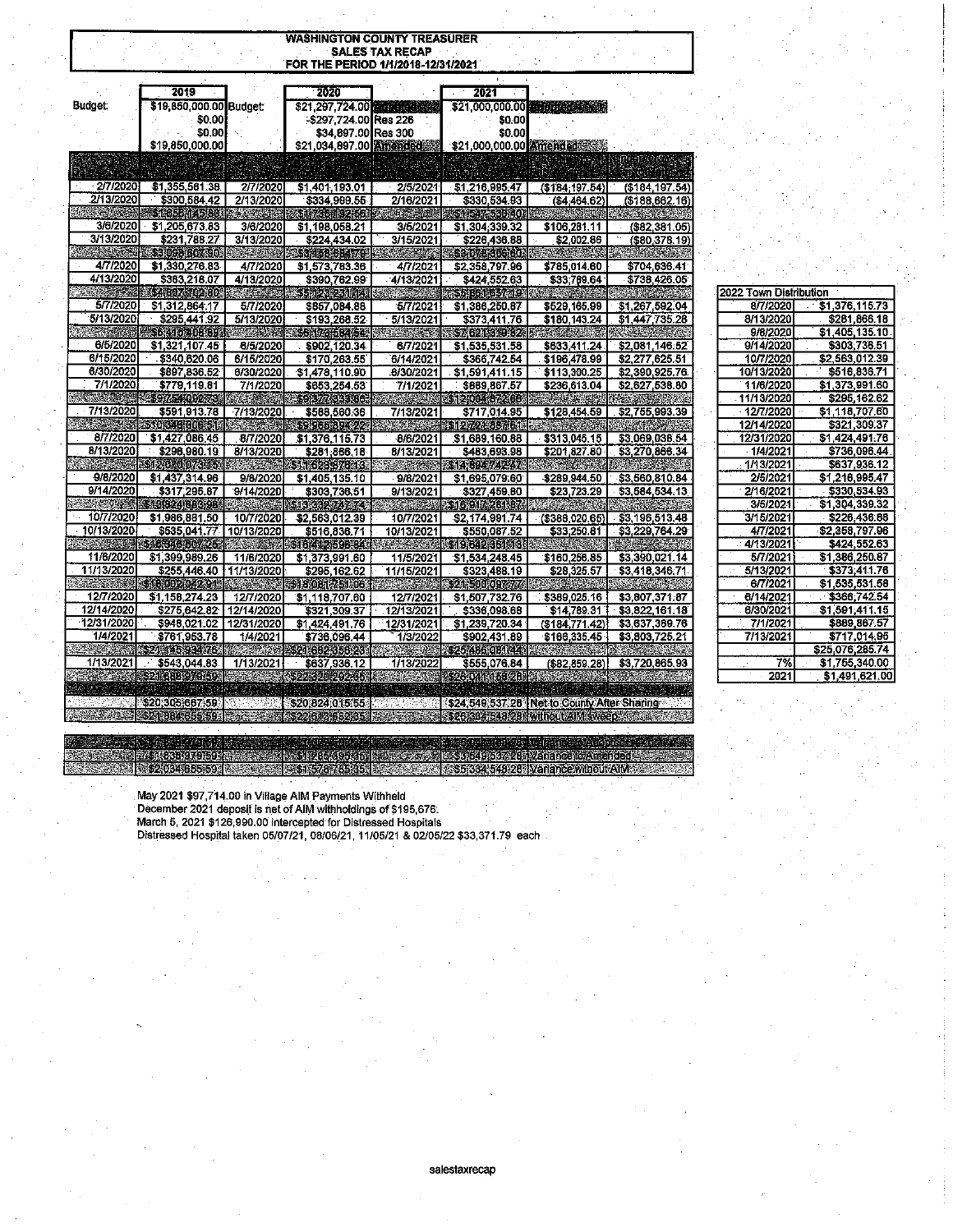**Budget by Function Report** 

Through 12/31/21<br>Prior Fiscal Year Activity Included

**Summary Listing** 

| Function                                             | Adopted           | Budget        | Amended         | <b>Current Month</b> | <b>YTD</b>   | <b>YTD</b>        | Budget - YTD % Used/ |       |                  |
|------------------------------------------------------|-------------------|---------------|-----------------|----------------------|--------------|-------------------|----------------------|-------|------------------|
| <b>Sub Function</b>                                  | <b>Budget</b>     | Amendments    | Budget          | Transactions         | Encumbrances | Transactions      | Transactions         | Rec'd | Prior Year Total |
| Fund GA - Sewer District No. 1 IDA                   |                   |               |                 |                      |              |                   |                      |       |                  |
| <b>EXPENSE</b>                                       |                   |               |                 |                      |              |                   |                      |       |                  |
| 8000-8999 - Home and Community Service               | 120,000.00        | .00           | 120,000.00      | 551.81               | .00          | 56,077.57         | 63,922.43            | 47    | 117,174.09       |
| <b>EXPENSE TOTALS</b>                                | \$120,000.00      | \$0,00        | \$120,000.00    | \$551.81             | \$0.00       | \$56,077.57       | \$63,922.43          | 47%   | \$117,174.09     |
| <b>GA - Sewer District No. 1 IDA Totals</b><br>Fund  |                   |               |                 |                      |              |                   |                      |       |                  |
| <b>REVENUE TOTALS</b>                                | 120,000.00        | .00           | 120,000.00      | 3.87                 | 00           | 51,850,64         | 68,149,36            | 43%   | 73,575.91        |
| <b>EXPENSE TOTALS</b>                                | 120,000.00        | 00.           | 120,000.00      | 551.81               | .00          | 56,077.57         | 63,922.43            | 47%   | 117,174.09       |
| Fund GA - Sewer District No. 1 IDA Totals            | \$0.00            | \$0.00        | \$0,00          | (\$547.94)           | \$0.00       | (44,226.93)       | \$4,226.93           |       | (543,598.18)     |
| Fund <b>GB - Sewer District II</b><br><b>REVENUE</b> |                   |               |                 |                      |              |                   |                      |       |                  |
| 8000-8999 - Home and Community Service               | 2,540,256.00      | 228,393.00    | 2,768,649.00    | 226,806.24           | .00          | 1,468,837.90      | 1,299,811.10         | 53    | 2,876,136.91     |
| <b>REVENUE TOTALS</b>                                | \$2,540,256,00    | \$228,393.00  | \$2,768,649.00  | \$226,806.24         | \$0.00       | \$1,468,837.90    | \$1,299,811.10       | 53%   | \$2,876,136.91   |
| <b>EXPENSE</b>                                       |                   |               |                 |                      |              |                   |                      |       |                  |
| 8000-8999 - Home and Community Service               | 2,442,274.00      | 288,216,71    | 2,730,490.71    | 467,267.91           | 150,00       | 2,006,329.96      | 724,010.75           | 73    | 2,519,283.53     |
| 9000-9099 - Retiree Employee Benefit                 | 41,721.00         | .00           | 41,721.00       | 4,675.80             | .00          | 67,104.16         | (25, 383.16)         | 161   | 52,582.48        |
| 101 - Principal Retirement                           | 206,270.00        | .00           | 206,270.00      | .00                  | .00          | 174,167.00        | 32,103.00            | 84    | 186,167.00       |
| 102 - Interest                                       | 24,602.00         | .00           | 24,602.00       | .00                  | .00          | 7,291.31          | 17,310.69            | 30    | 24,772.53        |
| <b>EXPENSE TOTALS</b>                                | \$2,714,867.00    | \$288,216,71  | \$3,003,083.71  | \$471,943.71         | \$150.00     | \$2,254,892.43    | \$748,041.28         | 75%   | \$2,782,805.54   |
| <b>GB - Sewer District II Totals</b><br>Fund         |                   |               |                 |                      |              |                   |                      |       |                  |
| <b>REVENUE TOTALS</b>                                | 2,540,256.00      | 228,393,00    | 2,768,649.00    | 226,806.24           | .00          | 1,468,837.90      | 1,299,811.10         | 53%   | 2,876,136.91     |
| <b>EXPENSE TOTALS</b>                                | 2,714,867.00      | 288,216,71    | 3,003,083.71    | 471,943.71           | 150.00       | 2,254,892.43      | 748,041,28           | 75%   | 2,782,805.54     |
| <b>GB - Sewer District II Totals</b><br>Fund         | $($ \$174,611,00) | (\$59,823.71) | (5234, 434, 71) | (\$245, 137.47)      | (\$150.00)   | $($ \$786,054,53) | \$551,769.82         |       | \$93,331.37      |
| Fund MS - Self Insurance -Health Insurance           |                   |               |                 |                      |              |                   |                      |       |                  |
| <b>REVENUE</b>                                       |                   |               |                 |                      |              |                   |                      |       |                  |
| 9000-9099 - Retiree Employee Benefit                 | 6,217,367.00      | 66,033.00     | 6,283,400.00    | 642,156.90           | .00          | 7,983,750.81      | (1,700,350.81)       | 127   | 8,281,372.17     |
| <b>REVENUE TOTALS</b>                                | \$6,217,367.00    | \$66,033.00   | \$6,283,400.00  | \$642,156.90         | \$0.00       | \$7,983,750.81    | (\$1,700,350.81)     | 127%  | \$8,281,372.17   |
| <b>EXPENSE</b>                                       |                   |               |                 |                      |              |                   |                      |       |                  |
| 9000-9099 - Retiree Employee Benefit                 | 6,222,367.00      | 66,033.00     | 6,288,400.00    | 732,429.66           | .00          | 8,444,188.15      | (2,155,788.15)       | 134   | 7,474,741.76     |
| <b>EXPENSE TOTALS</b>                                | \$6,222,367.00    | \$66,033.00   | \$6,288,400.00  | \$732,429.66         | \$0.00       | \$8,444,188.15    | (42, 155, 788.15)    | 134%  | \$7,474,741.76   |
| Fund MS - Self Insurance - Health Insurance Totals   |                   |               |                 |                      |              |                   |                      |       |                  |
| <b>REVENUE TOTALS</b>                                | 6,217,367.00      | 66,033.00     | 6,283,400.00    | 642,156.90           | .00          | 7,983,750.81      | (1,700,350.81)       | 127%  | 8,281,372.17     |
| <b>EXPENSE TOTALS</b>                                | 6,222,367.00      | 66,033.00     | 6,288,400.00    | 732,429.66           | .00          | 8,444,188.15      | (2, 155, 788.15)     | 134%  | 7.474,741.76     |
| Fund MS - Self Insurance - Health Insurance Totals   | ( \$5,000.00)     | \$0.00        | $($ \$5,000.00) | (490, 272.76)        | \$0.00       | (\$460.437.34)    | \$455,437.34         |       | \$806,630.41     |
| Fund S - Self Insurance                              |                   |               |                 |                      |              |                   |                      |       |                  |
| <b>REVENUE</b>                                       |                   |               |                 |                      |              |                   |                      |       |                  |
| 1000-1999 - General Government Support               | 1,224,491.00      | .00           | 1,224,491.00    | 67,905,86            | .00          | 1,336,703.72      | (112, 212.72)        | 109   | 1,320,980.10     |
| <b>REVENUE TOTALS</b>                                | \$1,224,491.00    | \$0,00        | \$1,224,491.00  | \$67,905.86          | \$0.00       | \$1,336,703.72    | (\$112, 212.72)      | 109%  | \$1,320,980.10   |
|                                                      |                   |               |                 |                      |              |                   |                      |       |                  |

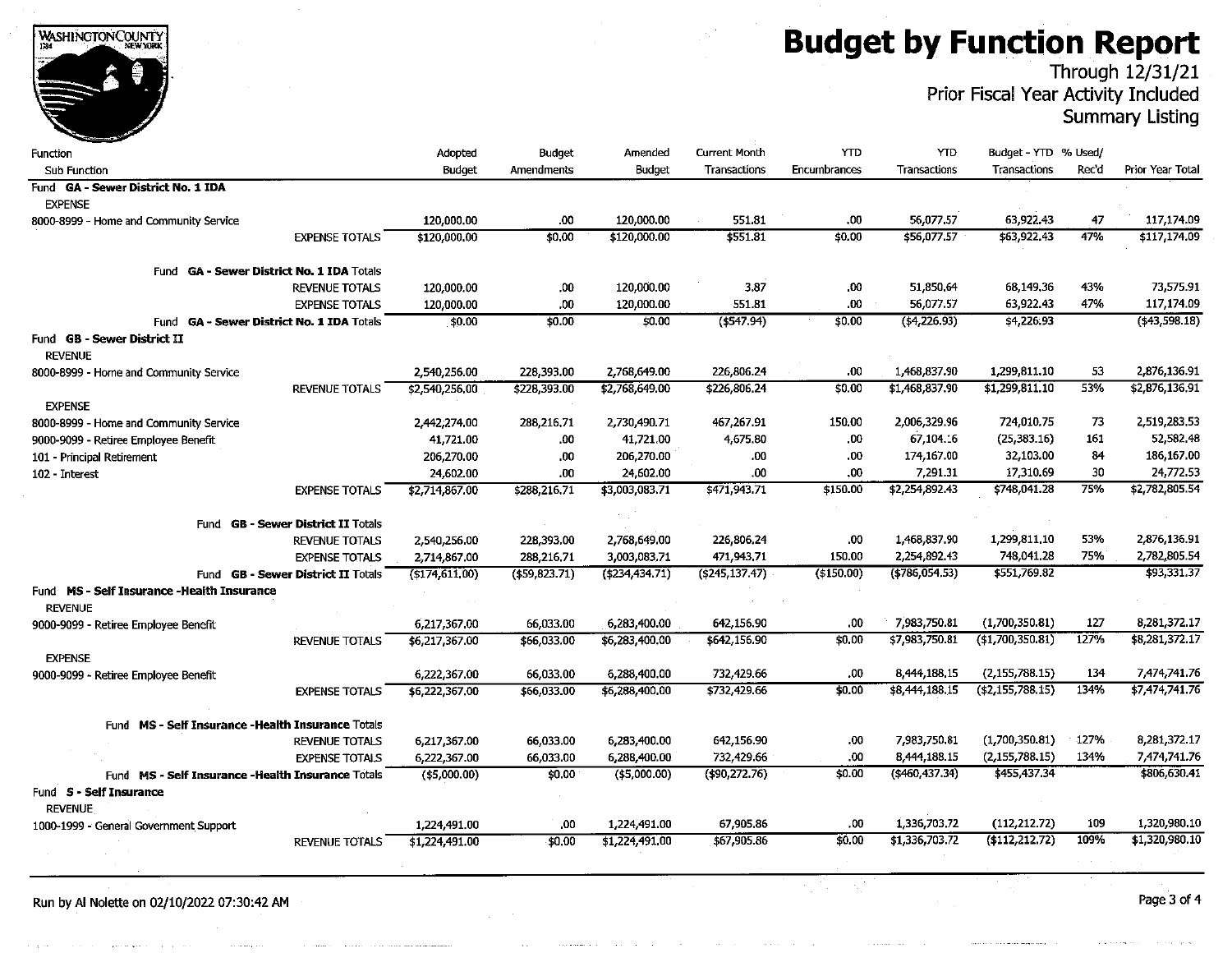# **Budget by Function Report<br>Through 12/31/21<br>Prior Fiscal Year Activity Included**

# **Summary Listing**

| <b>Function</b>                          | Adopted        | Budget            | Amended             | Current Month     | YTD             | <b>YTD</b>     | Budget - YTD % Used/ |         |                  |
|------------------------------------------|----------------|-------------------|---------------------|-------------------|-----------------|----------------|----------------------|---------|------------------|
| <b>Sub Function</b>                      | <b>Budget</b>  | Amendments        | Budget              | Transactions      | Encumbrances    | Transactions   | Transactions         | Rec'd   | Prior Year Total |
| Fund S - Self Insurance                  |                |                   |                     |                   |                 |                |                      |         |                  |
| <b>EXPENSE</b>                           |                |                   |                     |                   |                 |                |                      |         |                  |
| 1000-1999 - General Government Support   | 1,450,612.00   | .00               | 1,450,612.00        | 139,724.03        | .00             | 1,080,558.50   | 370,053.50           | 74      | 1,312,164.88     |
| 9000-9099 - Retiree Employee Benefit     | .00.           | .00               | .00                 | .00               | .00             | .00            | .00                  | $+ + +$ | .00.             |
| <b>EXPENSE TOTALS</b>                    | \$1,450,612.00 | \$0.00            | \$1,450.612.00      | \$139,724.03      | \$0.00          | \$1,080,558.50 | \$370,053,50         | 74%     | \$1,312,164.88   |
| <b>S - Self Insurance Totals</b><br>Fund |                |                   |                     |                   |                 |                |                      |         |                  |
| <b>REVENUE TOTALS</b>                    | 1,224,491.00   | .00.              | 1,224,491,00        | 67,905.86         | .00             | 1,336,703.72   | (112, 212, 72)       | 109%    | 1320,980.10      |
| <b>EXPENSE TOTALS</b>                    | 1,450,612.00   | .00               | 1,450,612.00        | 139,724.03        | .00.            | 1,080,558.50   | 370,053,50           | 74%     | 1,312,164.88     |
| S - Self Insurance Totals<br><b>Fund</b> | (\$226,121,00) | \$0.00            | ( \$226, 121.00)    | ( \$71, 818.17)   | \$0.00          | \$256,145.22   | $(*482,266.22)$      |         | \$8,815.22       |
| <b>Grand Totals</b>                      |                |                   |                     |                   |                 |                |                      |         |                  |
| <b>REVENUE TOTALS</b>                    | 113,691,325.00 | 17,444,996.00     | 131,136.321,00      | 12,326,715.88     | .00             | 126.394,761.86 | 4,741,559,14         | 96%     | 114.141,101.19   |
| <b>EXPENSE TOTALS</b>                    | 115,162,653.00 | 18,484,481.05     | 133,647.134.05      | 16,787,651.94     | 1.021,939.73    | 123,909,921,46 | 8,715,272.86         | 93%     | 112,305,501.03   |
| <b>Grand Totals</b>                      | (1,471,328,00) | ( \$1,039,485,05) | $($ \$2,510,813,05) | ( \$4,460,936,06) | (51,021,939,73) | \$2,484,840.40 | $($ \$3,973,713,72)  |         | \$1.835.600.16   |

Run by Al Nolette on 02/10/2022 07:30:42 AM

WASHINGTONCOUNTY

Page 4 of 4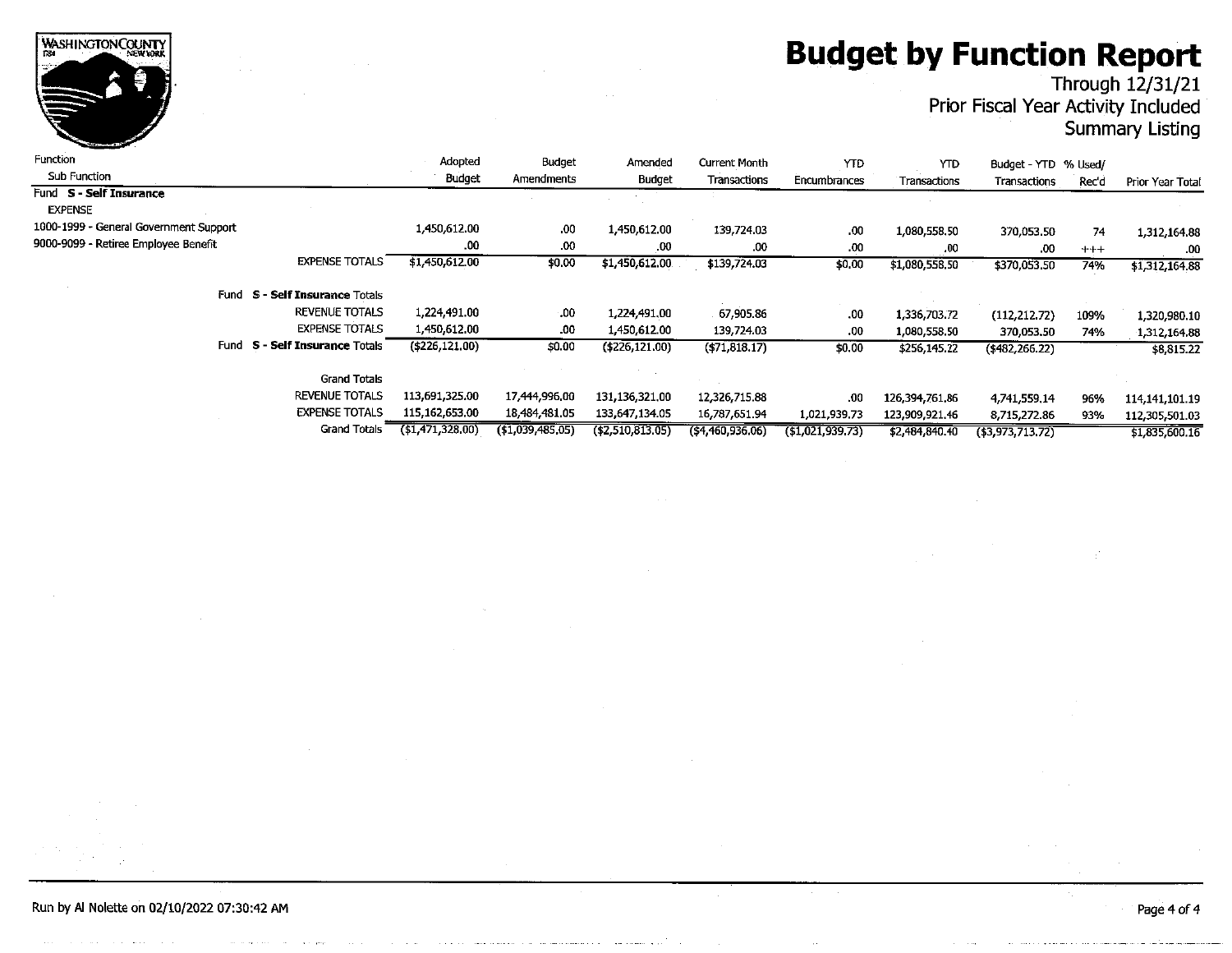# **Budget by Function Report**<br>Through 12/31/21<br>Prior Fiscal Year Activity Included

**Summary Listing** 

| Function                                        |                              | Adopted         | Budget            | Amended          | <b>Current Month</b> | <b>YTD</b>          | YTD             | Budget - YTD % Used/ |             |                   |
|-------------------------------------------------|------------------------------|-----------------|-------------------|------------------|----------------------|---------------------|-----------------|----------------------|-------------|-------------------|
| <b>Sub Function</b>                             |                              | <b>Budget</b>   | <b>Amendments</b> | Budget           | Transactions         | <b>Encumbrances</b> | Transactions    | Transactions         | Rec'd       | Prior Year Total  |
| Fund A - General Fund                           |                              |                 |                   |                  |                      |                     |                 |                      |             |                   |
| <b>REVENUE</b>                                  |                              |                 |                   |                  |                      |                     |                 |                      |             |                   |
| 1000-1999 - General Government Support          |                              | 3,655,326.00    | 642,453.00        | 4,297,779.00     | 365,689.30           | .00                 | 3,228,874.91    | 1,068,904.09         | 75          | 4,357,067.44      |
| 2000-2999 - Education                           |                              | 3,415,576.00    | .00               | 3,415,576,00     | 231,320.74           | 00.                 | 2,272,802.75    | 1,142,773.25         | 67          | 2,738,669.12      |
| 3000-3999 - Public Safety                       |                              | 2,007,922.00    | 72,904.00         | 2,080,826,00     | 339,661.56           | .00                 | 2,035,383.37    | 45,442,63            | 98          | 1,908,584.89      |
| 4000-4999 - Health                              |                              | 3,935,105.00    | 836,828.00        | 4,771,933,00     | 602,706.21           | .00                 | 1.724,686.74    | 3,047,246,26         | 36          | 3,626,180.77      |
| 6000-6999 - Economic Assistance and Opportunity |                              | 15,323,288,00   | 927,572.00        | 16,250,860.00    | 3,535,838.14         | .00                 | 12,537,320.01   | 3,713,539,99         | 77          | 14,739,868.84     |
| 7000-7999 - Culture and Recreation              |                              | 684,079.00      | 98,327.00         | 782,406.00       | 73,466.87            | .00                 | 589,314.27      | 193,091.73           | 75          | 668,102.89        |
| 8000-8999 - Home and Community Service          |                              | .00.            | 250,000.00        | 250,000.00       | 00.                  | .00.                | .00             | 250,000.00           | $\mathbf 0$ | 119,408.19        |
| 9900-9998 - Interfund Transfer                  |                              | .00.            | 5,944,080.00      | 5,944,080.00     | .00                  | .00                 | 5,944,080.00    | .00                  | 100         | .00               |
| 9999 - Pooled/Unallocable                       |                              | 57,885,520.00   | 5,958,416.00      | 63,843,936,00    | 4,950,178.21         | .00                 | 69,298,493.58   | (5,454,557.58)       | 109         | 56,538,735.56     |
|                                                 | <b>REVENUE TOTALS</b>        | \$86,906,816.00 | \$14,730,580.00   | \$101,637,396.00 | \$10,098,861,03      | \$0.00              | \$97,630,955.63 | \$4,006,440.37       | 96%         | \$84,696,617.70   |
| <b>EXPENSE</b>                                  |                              |                 |                   |                  |                      |                     |                 |                      |             |                   |
| 1000-1999 - General Government Support          |                              | 15,941,593.00   | 850,765.44        | 16,792,358.44    | 2,729,292,88         | (56, 458, 74)       | 15,429,381.10   | 1,419,436.08         | 92          | 15,546,408.84     |
| 2000-2999 - Education                           |                              | 5,699,799.00    | 53,095.38         | 5,752,894,38     | 536,154,52           | .00.                | 4,598,090.99    | 1,154,803.39         | 80          | 4,610,822.56      |
| 3000-3999 - Public Safety                       |                              | 15,884,306.00   | 41,898.98         | 15,926.204,98    | 3,408,807.63         | 434.04              | 15,792,033.05   | 133,737.89           | 99          | 15,427,792.78     |
| 4000-4999 - Health                              |                              | 5,078,363.00    | 549,695.85        | 5,628.058.85     | 452,625.51           | .00                 | 4,423,888.14    | 1,204,170.71         | 79          | 4,759,509.59      |
| 6000-6999 - Economic Assistance and Opportunity |                              | 31,765,092.00   | 884,569.27        | 32,649,661.27    | 4,711,044.93         | (1,061.57)          | 29,269,180.11   | 3,381,542.73         | 90          | 30,091,300.03     |
| 7000-7999 - Culture and Recreation              |                              | 1,251,652.00    | 97,972.97         | 1,349,624.97     | 227,836.10           | .00                 | 1,098,904.83    | 250,720.14           | 81          | 1,140,986.38      |
| 8000-8999 - Home and Community Service          |                              | 1,038,679.00    | 270,528.00        | 1,309,207.00     | 60,729.20            | .00                 | 1,049,216.48    | 259,990.52           | 80          | 1,093,652.06      |
| 9000-9099 - Retiree Employee Benefit            |                              | 1,109,878,00    | .00               | 1,109,878.00     | 43,658.36            | .00                 | 1,118,300.87    | (8,422,87)           | 101         | 1,326,716.40      |
| 9700-9799 - Debt Service                        |                              | 97,475.00       | .00               | 97,475.00        | .00                  | .00                 | (44,089.10)     | 141,564.10           | $-45$       | 97,973.69         |
| 101 - Principal Retirement                      |                              | 183,333.00      | .00               | 183,333.00       | .00                  | .00                 | 183,333.00      | .00                  | 100         | 183,333.00        |
| 102 - Interest                                  |                              | 11,318.00       | .00               | 11,318.00        | .00.                 | 00                  | 68,792.74       | (57.474.74)          | 608         | 14,984.36         |
| 9900-9998 - Interfund Transfer                  |                              | 9,807,328.00    | 11,598,000.00     | 21,405,328.00    | 178,422,00           | .00                 | 21,405,328.00   | .00                  | 100         | 10,600,845.10     |
| 9999 - Pooled/Unallocable                       |                              | 38,000.00       | .00               | 38,000.00        | (2,051.62)           | .00                 | 6,146.38        | 31,853.62            | 16          | 61,726.10         |
|                                                 | <b>EXPENSE TOTALS</b>        | \$87,906,816.00 | \$14,346,525.89   | \$102,253.341.89 | \$12,346,519.51      | $($ \$57,086.27)    | \$94,398,506.59 | \$7,911,921.57       | 92%         | \$84,956,050.89   |
|                                                 |                              |                 |                   |                  |                      |                     |                 |                      |             |                   |
|                                                 | Fund A - General Fund Totals |                 |                   |                  |                      |                     |                 |                      |             |                   |
|                                                 | <b>REVENUE TOTALS</b>        | 86,906,816.00   | 14,730,580.00     | 101,637,396.00   | 10,098,861.03        | .00                 | 97.630,955.63   | 4,006,440.37         | 96%         | 84,696,617.70     |
|                                                 | <b>EXPENSE TOTALS</b>        | 87,906,816.00   | 14,346,525.89     | 102,253,341.89   | 12,346,519.51        | (57,086,27)         | 94,398,506.59   | 7,911,921.57         | 92%         | 84,956,050.89     |
| <b>Fund</b>                                     | A - General Fund Totals      | (1,000,000.00)  | \$384,054.11      | ( \$615, 945.89) | (\$2,247,658.48)     | \$57,086,27         | \$3,232,449.04  | ( \$3,905,481.20)    |             | ( \$259, 433, 19) |
| Fund CM - Car Pool                              |                              |                 |                   |                  |                      |                     |                 |                      |             |                   |
| <b>REVENUE</b>                                  |                              |                 |                   |                  |                      |                     |                 |                      |             |                   |
| 5000-5999 - Transportation                      |                              | 815,000.00      | .00               | 815,000.00       | 65,500.49            | :00                 | 837,311.85      | (22.311.85)          | 103         | 1,117,936.36      |
|                                                 | <b>REVENUE TOTALS</b>        | \$815,000.00    | \$0.00            | \$815,000.00     | \$65,500.49          | \$0.00              | \$837,311.85    | (422.311.85)         | 103%        | \$1,117,936.36    |
| <b>EXPENSE</b>                                  |                              |                 |                   |                  |                      |                     |                 |                      |             |                   |
| 5000-5999 - Transportation                      |                              | 880,596.00      | (154, 135.96)     | 726,460.04       | 161,564.46           | .00                 | 641,786.29      | 84,673.75            | 88          | 610,294.63        |
| 9000-9099 - Retiree Employee Benefit            |                              | .00             | .00               | .00              | .00                  | .00                 | .00             | .00                  | $^{+++}$    | .00               |
|                                                 | <b>EXPENSE TOTALS</b>        | \$880,596.00    | (\$154.135.96)    | \$726,460.04     | \$161,564,46         | \$0.00              | \$641,786.29    | \$84,673,75          | 88%         | \$610,294.63      |
|                                                 |                              |                 |                   |                  |                      |                     |                 |                      |             |                   |
|                                                 |                              |                 |                   |                  |                      |                     |                 |                      |             |                   |

Run by Al Nolette on 02/10/2022 07:30:42 AM

WASHINGTON COUNTY

Page 1 of 4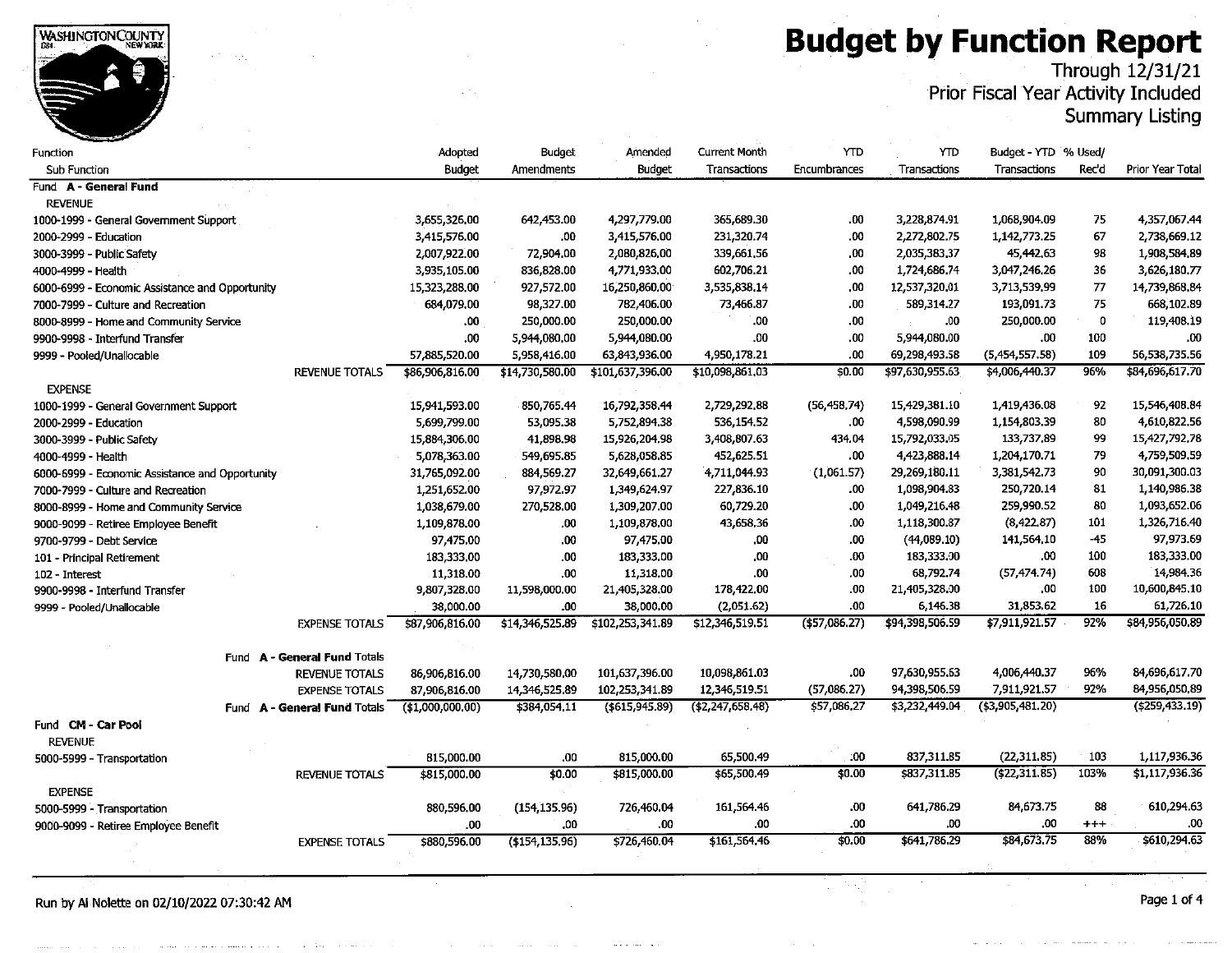# **Budget by Function Report**<br>Through 12/31/21



Prior Fiscal Year Activity Included **Summary Listing** 

| Function                                             |                                                        | Adopted          | <b>Budget</b>    | Amended           | <b>Current Month</b> | YTD               | <b>YTD</b>      | Budget - YTD % Used/ |          |                  |
|------------------------------------------------------|--------------------------------------------------------|------------------|------------------|-------------------|----------------------|-------------------|-----------------|----------------------|----------|------------------|
| Sub Function                                         |                                                        | Budget           | Amendments       | Budget            | Transactions         | Encumbrances      | Transactions    | Transactions         | Rec'd    | Prior Year Total |
|                                                      | Fund CM - Car Pool Totals                              |                  |                  |                   |                      |                   |                 |                      |          |                  |
|                                                      | <b>REVENUE TOTALS</b>                                  | 815,000.00       | .00              | 815,000.00        | 65,500.49            | .00               | 837, 311.85     | (22, 311.85)         | 103%     | 1,117,936.36     |
|                                                      | <b>EXPENSE TOTALS</b>                                  | 880,596,00       | (154.135.96)     | 726,460,04        | 161,564,46           | .00               | 641,786.29      | 84,673.75            | 88%      | 610,294.63       |
|                                                      | Fund <b>CM - Car Pool Totals</b>                       | $($ \$65,596,00) | \$154,135.96     | \$88,539.96       | ( \$96,063.97)       | \$0.00            | \$195,525.56    | $(*106,985.60)$      |          | \$507,641.73     |
| Fund D - County Road                                 |                                                        |                  |                  |                   |                      |                   |                 |                      |          |                  |
| <b>REVENUE</b>                                       |                                                        |                  |                  |                   |                      |                   |                 |                      |          |                  |
| 5000-5999 - Transportation                           |                                                        | 12,321,263.00    | 2,419,990.00     | 14,741,253.00     | 869.339.59           | .00               | 13.602,886.86   | 1,138,366.14         | 92       | 12,250,744.90    |
| 9700-9799 - Debt Service                             |                                                        | .00              | .00.             | .00               | .00                  | .00               | .00             | .00                  | $+++$    | .00              |
|                                                      | <b>REVENUE TOTALS</b>                                  | \$12,321,263.00  | \$2,419,990.00   | \$14,741,253.00   | \$869,339.59         | \$0.00            | \$13,602,886.86 | \$1,138,366.14       | 92%      | \$12,250,744.90  |
| <b>EXPENSE</b>                                       |                                                        |                  |                  |                   |                      |                   |                 |                      |          |                  |
| 1000-1999 - General Government Support               |                                                        | .00              | .00              | .00               | .00                  | .00               | $.00\,$         | .00                  | $^{+++}$ | .00              |
| 5000-5999 - Transportation                           |                                                        | 11,908,450.00    | 2,470,325.41     | 14,378,775.41     | 1,905,893.91         | .00               | 12,848,268.35   | 1,530,507.06         | 89       | 11.378,845.41    |
| 9000-9099 - Retiree Employee Benefit                 |                                                        | 275,313.00       | .00              | 275.313,00        | 17,925.88            | .00               | 325,414.19      | (50.101.19)          | 118      | 337,455.95       |
| 9700-9799 - Debt Service                             |                                                        | .00              | .00              | .00               | .00                  | .00               | .00             | .00                  | $+ + +$  | .00              |
| 101 - Principal Retirement                           |                                                        | .00              | 00.              | .00               | .00                  | .00               | .00             | .00                  | $^{+++}$ | ,00              |
| 102 - Interest                                       |                                                        | 137,500,00       | .00              | 137,500,00        | .00                  | .00               | 32,023.72       | 105,476.28           | 23       | 138,068.19       |
| 9900-9998 - Interfund Transfer                       |                                                        | .00              | 509,582.00       | 509,582.00        | 509,582.00           | .00               | 509,582.00      | .00                  | 100      | 13,322.00        |
|                                                      | <b>EXPENSE TOTALS</b>                                  | \$12,321,263.00  | \$2,979,907.41   | \$15,301,170.41   | \$2,433,401.79       | \$0.00            | \$13,715,288.26 | \$1,585,882.15       | 90%      | \$11,867,691.55  |
|                                                      |                                                        |                  |                  |                   |                      |                   |                 |                      |          |                  |
| Fund                                                 | <b>D - County Road Totals</b><br><b>REVENUE TOTALS</b> |                  |                  |                   |                      |                   |                 |                      |          |                  |
|                                                      |                                                        | 12,321,263,00    | 2,419,990.00     | 14,741,253,00     | 869,339,59           | .00               | 13,602,886.86   | 1,138,366,14         | 92%      | 12,250,744.90    |
| Fund                                                 | <b>EXPENSE TOTALS</b>                                  | 12,321,263,00    | 2,979,907.41     | 15,301,170.41     | 2,433,401.79         | .00               | 13,715,288.26   | 1,585,882.15         | 90%      | 11.867,691.55    |
| Fund DM - County Road Machinery                      | <b>D - County Road Totals</b>                          | \$0,00           | ( \$559, 917.41) | $($ \$559,917,41) | ( \$1,564,062.20)    | \$0.00            | (\$112,401,40)  | (4447, 516.01)       |          | \$383,053.35     |
| <b>REVENUE</b>                                       |                                                        |                  |                  |                   |                      |                   |                 |                      |          |                  |
| 5000-5999 - Transportation                           |                                                        | 3,546,132.00     | .00              | 3,546.132.00      |                      |                   |                 |                      |          |                  |
|                                                      | <b>REVENUE TOTALS</b>                                  | \$3,546,132.00   | \$0.00           | \$3,546,132.00    | 356,141.90           | .00               | 3.482,464.45    | 63,667.55            | 98       | 3,523,737.14     |
| <b>EXPENSE</b>                                       |                                                        |                  |                  |                   | \$356,141.90         | \$0.00            | \$3,482,464.45  | \$63,667.55          | 98%      | \$3,523,737.14   |
| 1000-1999 - General Government Support               |                                                        | .00              | .00              | .00               | .00                  | .00               | .00             | .00                  | $^{+++}$ | .00              |
| 5000-5999 - Transportation                           |                                                        | 3,519,190.00     | 957,934.00       | 4,477,124,00      | 498,736.61           | 1,078,876,00      | 3,282,813.91    | 115,434.09           | 97       | 3,147,396.46     |
| 9000-9099 - Retiree Employee Benefit                 |                                                        | 26,942.00        | ,00              | 26,942.00         | 2,780.36             | .00.              | 35,809.76       | (8,867,76)           | 133      | 37,181.23        |
|                                                      | <b>EXPENSE TOTALS</b>                                  | \$3,546,132.00   | \$957,934.00     | \$4,504,066.00    | \$501,516,97         | \$1,078,876.00    | \$3,318,623.67  | \$106,566,33         | 98%      | \$3,184,577.69   |
|                                                      |                                                        |                  |                  |                   |                      |                   |                 |                      |          |                  |
|                                                      | Fund DM - County Road Machinery Totals                 |                  |                  |                   |                      |                   |                 |                      |          |                  |
|                                                      | <b>REVENUE TOTALS</b>                                  | 3,546,132.00     | .00              | 3,546,132.00      | 356,141.90           | .00.              | 3,482,464.45    | 63,667.55            | 98%      | 3,523,737.14     |
|                                                      | <b>EXPENSE TOTALS</b>                                  | 3,546,132.00     | 957,934.00       | 4,504,066.00      | 501,516.97           | 1,078,876.00      | 3,318,623.67    | 106,566,33           | 98%      | 3,184,577.69     |
|                                                      | Fund DM - County Road Machinery Totals                 | \$0.00           | (\$957,934.00)   | $(*957, 934.00)$  | $($ \$145,375.07)    | ( \$1,078,876.00) | \$163,840.78    | (442.898.78)         |          | \$339,159.45     |
| Fund GA - Sewer District No. 1 IDA<br><b>REVENUE</b> |                                                        |                  |                  |                   |                      |                   |                 |                      |          |                  |
| 8000-8999 - Home and Community Service               |                                                        | 120,000,00       | .00              | 120,000.00        | 3.87                 | .00               | 51,850.64       | 68,149.36            | 43       | 73,575.91        |
|                                                      | <b>REVENUE TOTALS</b>                                  | \$120,000,00     | \$0.00           | \$120,000,00      | \$3.87               | \$0.00            | \$51,850.64     | \$68,149,36          | 43%      | \$73,575.91      |
|                                                      |                                                        |                  |                  |                   |                      |                   |                 |                      |          |                  |

Run by Al Nolette on 02/10/2022 07:30:42 AM

Page 2 of 4



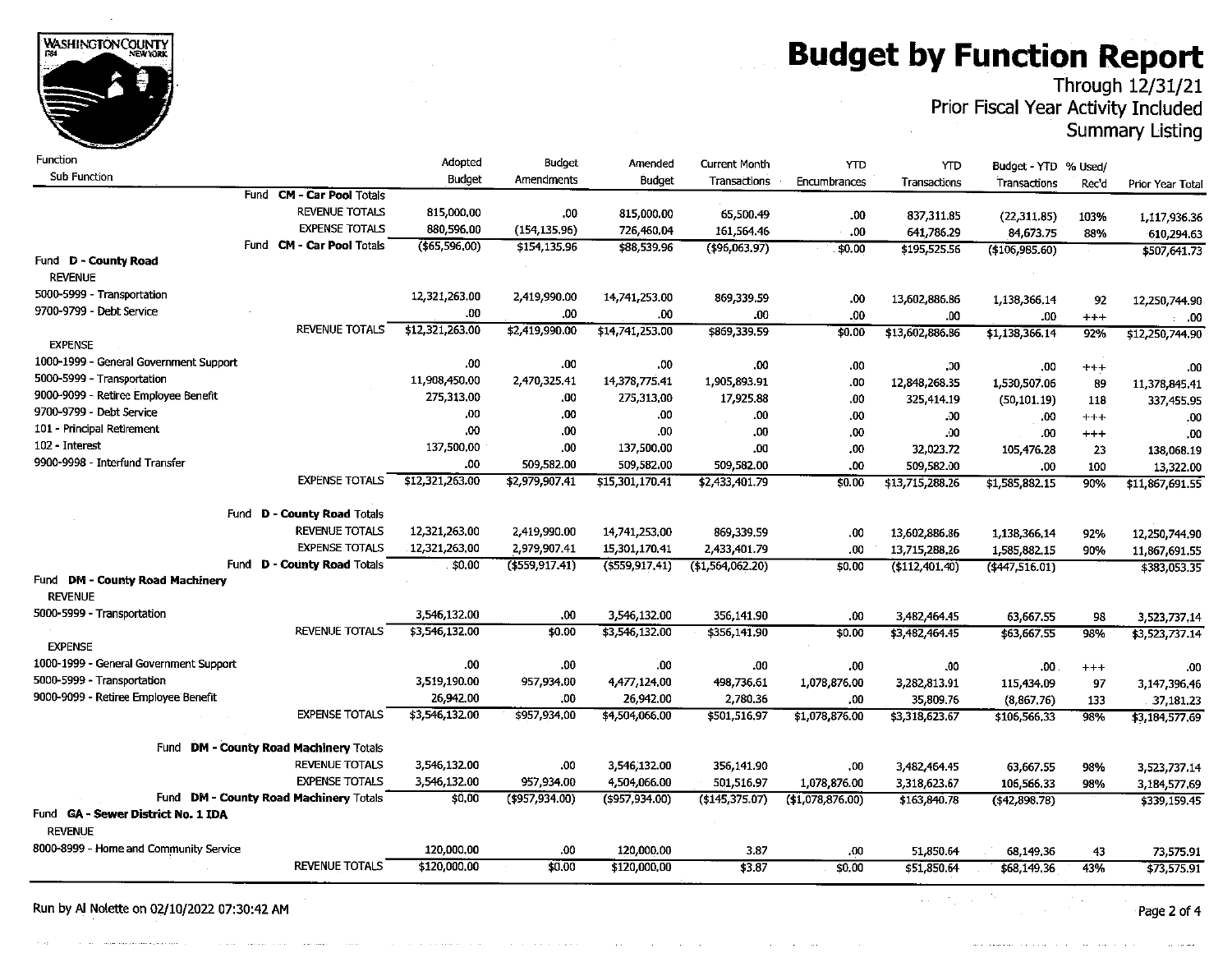WASHINGTON COUNTY<br>GLENS FALLS NATIONAL BANK & TRUST CO.<br>FOR THE PERIOD ENDED: 1/19/2022

 $\mathbf{j}$  $\bar{z}$ l,

 $\label{eq:2.1} \begin{array}{ll} \mathbf{1} & \mathbf{1} & \mathbf{1} & \mathbf{1} \\ \mathbf{1} & \mathbf{1} & \mathbf{1} & \mathbf{1} \\ \mathbf{1} & \mathbf{1} & \mathbf{1} & \mathbf{1} \\ \mathbf{1} & \mathbf{1} & \mathbf{1} & \mathbf{1} \\ \mathbf{1} & \mathbf{1} & \mathbf{1} & \mathbf{1} \\ \mathbf{1} & \mathbf{1} & \mathbf{1} & \mathbf{1} \\ \mathbf{1} & \mathbf{1} & \mathbf{1} & \mathbf{1} \\ \mathbf{1} & \$ 

 $\frac{1}{4}$ 

 $\ddot{\phantom{a}}$ 

 $\mathbb{F}$  $\hat{\mathcal{A}}$ 

 $\bar{z}$ 

 $\bar{z}$ 

 $\mathcal{A}^{\mathcal{A}}$ 

 $\frac{1}{3}$ 

 $\bar{\bar{z}}$  $\dot{\mathbb{I}}$ 

 $\frac{1}{2}$ 

 $\frac{1}{\sqrt{2}}$  $\bar{z}$ 

| ACCOUNT NUMBER<br><b>BALANCE</b><br>\$380,222.85<br>Mortgage Tax<br>Capital Construction<br>\$993,964.61<br>Sewer District No. 2 Oper & Maint<br>\$394,524.99<br>Trust & Agency-Trustee<br>\$1.78<br>Court & Trust<br>\$0.00<br>Solid Waste Management<br>\$0.00<br>\$71.94<br>BOS<br>Treasurer Petty Cash<br>\$50,493.82<br>Health/Dental Insurance Account<br>\$473,779.59<br>Internet Payment Account<br>\$54,989.67<br>County Clerk DMV<br>\$83,449.28<br>Sheriff Inmate Com<br>\$65,999.80<br>Sheriff Inmate Trust Fund<br>\$9,894.52<br>Sheriff General<br>\$5,994.44<br>DA Prosecution Acct<br>\$4,394.76<br>\$1,297,752.23<br>County Road Machinery<br>Compensation & Disability<br>\$44,762.87<br>General Fund<br>\$4,658,465.97<br><b>Workers Compensation</b><br>\$862,227.42<br>Employee Flex Spending<br>\$0.00<br>Trust & Agency SSA-Beneficiaries<br>\$64,531.27<br>Crime Proceeds-DA<br>\$60,431.78<br>Payroll<br>\$194,013.82<br>General Fund-DSS<br>\$618,071.89<br>\$52,200.18<br>\$76,981.75<br>Sewer District No. 1 Warren/Wash IDA<br>\$497,471.99<br>Trust & Agency<br>DSS-Cash Receipts<br>\$114,450.77<br>Car Pool<br>\$823,843.40<br>\$0.00<br><b>Community Development</b><br>\$1,496,643.08<br>County Road<br>Treasurer Petty Cash-Procurement<br>\$0.00<br>County Clerk General<br>\$391,263.41<br>County Clerk Current Exp<br>\$0.00<br>Shoriff<br>\$568.13<br>DSS-Incidental<br>\$4,058.23<br>\$9,829.36<br>Probation<br>Sheriff Civil Fund<br>\$44,400.61<br>\$0.00<br><b>CDBG Grant Awards</b><br>\$4,226.58<br>LCLGRPB Passthrough<br>\$3,517.35<br>Bail Passthrough<br>\$5,583.47<br>DSS Food Pantry<br>\$3,257.31<br>ADRC<br>COURT & TRUST ACCOUNTS<br>\$0.00<br>Action #672<br>\$0.00<br>Action #673<br>\$1,001.77<br>Action #676<br>\$250.13<br>Action #678<br>\$199.00<br>Trustee: Roblee-Barker<br>Trustee: Blanchfield<br>\$1,000.00<br>\$300.00<br>Trustee: Tiernev<br>\$300.00<br>Trustee: Gilchrist<br>\$297.00<br>Trustee: Grady<br><b>Trustee: Russell</b><br>\$500.00<br>CERTIFICATES OF DEPOSIT<br>\$13,850,182.82<br>Total<br>\$0.00<br>Irrevocable Stand-By LOC (FHL Bank of NY)<br>\$14,558,515.78<br>Securities Pledged (Book)<br>\$250,000.00<br><b>FDIC Insurance</b><br>\$14,808,515.78<br>Difference (-Securities in Excess of Deposits)<br>$($ \$958,332.96)<br>*Market Value<br>\$28,421,460.46<br>GFN - Insurred Cash Sweep:<br>\$12,309,224.96<br>General<br>Sewer District<br>\$900,000.00<br>Workers Comp Reserve<br>\$1,500,557.92<br>\$4,300,000.00<br>Self Insurance-Health Insurance<br>\$9,411,677.58<br><b>Capital Construction</b><br>\$0.69<br><b>NYCLASS</b><br>\$0.51<br>Capital Construction<br>\$0,18<br>County Road Machinery<br>\$0.00<br>Sewer District #2<br>\$0.00<br>Workers Comp Reserve<br>\$0.00<br>Self Insurance-Health Insurance |                        |  |
|------------------------------------------------------------------------------------------------------------------------------------------------------------------------------------------------------------------------------------------------------------------------------------------------------------------------------------------------------------------------------------------------------------------------------------------------------------------------------------------------------------------------------------------------------------------------------------------------------------------------------------------------------------------------------------------------------------------------------------------------------------------------------------------------------------------------------------------------------------------------------------------------------------------------------------------------------------------------------------------------------------------------------------------------------------------------------------------------------------------------------------------------------------------------------------------------------------------------------------------------------------------------------------------------------------------------------------------------------------------------------------------------------------------------------------------------------------------------------------------------------------------------------------------------------------------------------------------------------------------------------------------------------------------------------------------------------------------------------------------------------------------------------------------------------------------------------------------------------------------------------------------------------------------------------------------------------------------------------------------------------------------------------------------------------------------------------------------------------------------------------------------------------------------------------------------------------------------------------------------------------------------------------------------------------------------------------------------------------------------------------------------------------------------------------------------------------------------------------------------------------------------------------------------------------------------------------------------------------------------------------------------------------------------------------------------------------------------------------------------------------------------------------------------------------------------------|------------------------|--|
|                                                                                                                                                                                                                                                                                                                                                                                                                                                                                                                                                                                                                                                                                                                                                                                                                                                                                                                                                                                                                                                                                                                                                                                                                                                                                                                                                                                                                                                                                                                                                                                                                                                                                                                                                                                                                                                                                                                                                                                                                                                                                                                                                                                                                                                                                                                                                                                                                                                                                                                                                                                                                                                                                                                                                                                                                        | NAME OF ACCOUNT        |  |
|                                                                                                                                                                                                                                                                                                                                                                                                                                                                                                                                                                                                                                                                                                                                                                                                                                                                                                                                                                                                                                                                                                                                                                                                                                                                                                                                                                                                                                                                                                                                                                                                                                                                                                                                                                                                                                                                                                                                                                                                                                                                                                                                                                                                                                                                                                                                                                                                                                                                                                                                                                                                                                                                                                                                                                                                                        |                        |  |
|                                                                                                                                                                                                                                                                                                                                                                                                                                                                                                                                                                                                                                                                                                                                                                                                                                                                                                                                                                                                                                                                                                                                                                                                                                                                                                                                                                                                                                                                                                                                                                                                                                                                                                                                                                                                                                                                                                                                                                                                                                                                                                                                                                                                                                                                                                                                                                                                                                                                                                                                                                                                                                                                                                                                                                                                                        |                        |  |
|                                                                                                                                                                                                                                                                                                                                                                                                                                                                                                                                                                                                                                                                                                                                                                                                                                                                                                                                                                                                                                                                                                                                                                                                                                                                                                                                                                                                                                                                                                                                                                                                                                                                                                                                                                                                                                                                                                                                                                                                                                                                                                                                                                                                                                                                                                                                                                                                                                                                                                                                                                                                                                                                                                                                                                                                                        |                        |  |
|                                                                                                                                                                                                                                                                                                                                                                                                                                                                                                                                                                                                                                                                                                                                                                                                                                                                                                                                                                                                                                                                                                                                                                                                                                                                                                                                                                                                                                                                                                                                                                                                                                                                                                                                                                                                                                                                                                                                                                                                                                                                                                                                                                                                                                                                                                                                                                                                                                                                                                                                                                                                                                                                                                                                                                                                                        |                        |  |
|                                                                                                                                                                                                                                                                                                                                                                                                                                                                                                                                                                                                                                                                                                                                                                                                                                                                                                                                                                                                                                                                                                                                                                                                                                                                                                                                                                                                                                                                                                                                                                                                                                                                                                                                                                                                                                                                                                                                                                                                                                                                                                                                                                                                                                                                                                                                                                                                                                                                                                                                                                                                                                                                                                                                                                                                                        |                        |  |
|                                                                                                                                                                                                                                                                                                                                                                                                                                                                                                                                                                                                                                                                                                                                                                                                                                                                                                                                                                                                                                                                                                                                                                                                                                                                                                                                                                                                                                                                                                                                                                                                                                                                                                                                                                                                                                                                                                                                                                                                                                                                                                                                                                                                                                                                                                                                                                                                                                                                                                                                                                                                                                                                                                                                                                                                                        |                        |  |
|                                                                                                                                                                                                                                                                                                                                                                                                                                                                                                                                                                                                                                                                                                                                                                                                                                                                                                                                                                                                                                                                                                                                                                                                                                                                                                                                                                                                                                                                                                                                                                                                                                                                                                                                                                                                                                                                                                                                                                                                                                                                                                                                                                                                                                                                                                                                                                                                                                                                                                                                                                                                                                                                                                                                                                                                                        |                        |  |
|                                                                                                                                                                                                                                                                                                                                                                                                                                                                                                                                                                                                                                                                                                                                                                                                                                                                                                                                                                                                                                                                                                                                                                                                                                                                                                                                                                                                                                                                                                                                                                                                                                                                                                                                                                                                                                                                                                                                                                                                                                                                                                                                                                                                                                                                                                                                                                                                                                                                                                                                                                                                                                                                                                                                                                                                                        |                        |  |
|                                                                                                                                                                                                                                                                                                                                                                                                                                                                                                                                                                                                                                                                                                                                                                                                                                                                                                                                                                                                                                                                                                                                                                                                                                                                                                                                                                                                                                                                                                                                                                                                                                                                                                                                                                                                                                                                                                                                                                                                                                                                                                                                                                                                                                                                                                                                                                                                                                                                                                                                                                                                                                                                                                                                                                                                                        |                        |  |
|                                                                                                                                                                                                                                                                                                                                                                                                                                                                                                                                                                                                                                                                                                                                                                                                                                                                                                                                                                                                                                                                                                                                                                                                                                                                                                                                                                                                                                                                                                                                                                                                                                                                                                                                                                                                                                                                                                                                                                                                                                                                                                                                                                                                                                                                                                                                                                                                                                                                                                                                                                                                                                                                                                                                                                                                                        |                        |  |
|                                                                                                                                                                                                                                                                                                                                                                                                                                                                                                                                                                                                                                                                                                                                                                                                                                                                                                                                                                                                                                                                                                                                                                                                                                                                                                                                                                                                                                                                                                                                                                                                                                                                                                                                                                                                                                                                                                                                                                                                                                                                                                                                                                                                                                                                                                                                                                                                                                                                                                                                                                                                                                                                                                                                                                                                                        |                        |  |
|                                                                                                                                                                                                                                                                                                                                                                                                                                                                                                                                                                                                                                                                                                                                                                                                                                                                                                                                                                                                                                                                                                                                                                                                                                                                                                                                                                                                                                                                                                                                                                                                                                                                                                                                                                                                                                                                                                                                                                                                                                                                                                                                                                                                                                                                                                                                                                                                                                                                                                                                                                                                                                                                                                                                                                                                                        |                        |  |
|                                                                                                                                                                                                                                                                                                                                                                                                                                                                                                                                                                                                                                                                                                                                                                                                                                                                                                                                                                                                                                                                                                                                                                                                                                                                                                                                                                                                                                                                                                                                                                                                                                                                                                                                                                                                                                                                                                                                                                                                                                                                                                                                                                                                                                                                                                                                                                                                                                                                                                                                                                                                                                                                                                                                                                                                                        |                        |  |
|                                                                                                                                                                                                                                                                                                                                                                                                                                                                                                                                                                                                                                                                                                                                                                                                                                                                                                                                                                                                                                                                                                                                                                                                                                                                                                                                                                                                                                                                                                                                                                                                                                                                                                                                                                                                                                                                                                                                                                                                                                                                                                                                                                                                                                                                                                                                                                                                                                                                                                                                                                                                                                                                                                                                                                                                                        |                        |  |
|                                                                                                                                                                                                                                                                                                                                                                                                                                                                                                                                                                                                                                                                                                                                                                                                                                                                                                                                                                                                                                                                                                                                                                                                                                                                                                                                                                                                                                                                                                                                                                                                                                                                                                                                                                                                                                                                                                                                                                                                                                                                                                                                                                                                                                                                                                                                                                                                                                                                                                                                                                                                                                                                                                                                                                                                                        |                        |  |
|                                                                                                                                                                                                                                                                                                                                                                                                                                                                                                                                                                                                                                                                                                                                                                                                                                                                                                                                                                                                                                                                                                                                                                                                                                                                                                                                                                                                                                                                                                                                                                                                                                                                                                                                                                                                                                                                                                                                                                                                                                                                                                                                                                                                                                                                                                                                                                                                                                                                                                                                                                                                                                                                                                                                                                                                                        |                        |  |
|                                                                                                                                                                                                                                                                                                                                                                                                                                                                                                                                                                                                                                                                                                                                                                                                                                                                                                                                                                                                                                                                                                                                                                                                                                                                                                                                                                                                                                                                                                                                                                                                                                                                                                                                                                                                                                                                                                                                                                                                                                                                                                                                                                                                                                                                                                                                                                                                                                                                                                                                                                                                                                                                                                                                                                                                                        |                        |  |
|                                                                                                                                                                                                                                                                                                                                                                                                                                                                                                                                                                                                                                                                                                                                                                                                                                                                                                                                                                                                                                                                                                                                                                                                                                                                                                                                                                                                                                                                                                                                                                                                                                                                                                                                                                                                                                                                                                                                                                                                                                                                                                                                                                                                                                                                                                                                                                                                                                                                                                                                                                                                                                                                                                                                                                                                                        |                        |  |
|                                                                                                                                                                                                                                                                                                                                                                                                                                                                                                                                                                                                                                                                                                                                                                                                                                                                                                                                                                                                                                                                                                                                                                                                                                                                                                                                                                                                                                                                                                                                                                                                                                                                                                                                                                                                                                                                                                                                                                                                                                                                                                                                                                                                                                                                                                                                                                                                                                                                                                                                                                                                                                                                                                                                                                                                                        |                        |  |
|                                                                                                                                                                                                                                                                                                                                                                                                                                                                                                                                                                                                                                                                                                                                                                                                                                                                                                                                                                                                                                                                                                                                                                                                                                                                                                                                                                                                                                                                                                                                                                                                                                                                                                                                                                                                                                                                                                                                                                                                                                                                                                                                                                                                                                                                                                                                                                                                                                                                                                                                                                                                                                                                                                                                                                                                                        |                        |  |
|                                                                                                                                                                                                                                                                                                                                                                                                                                                                                                                                                                                                                                                                                                                                                                                                                                                                                                                                                                                                                                                                                                                                                                                                                                                                                                                                                                                                                                                                                                                                                                                                                                                                                                                                                                                                                                                                                                                                                                                                                                                                                                                                                                                                                                                                                                                                                                                                                                                                                                                                                                                                                                                                                                                                                                                                                        |                        |  |
|                                                                                                                                                                                                                                                                                                                                                                                                                                                                                                                                                                                                                                                                                                                                                                                                                                                                                                                                                                                                                                                                                                                                                                                                                                                                                                                                                                                                                                                                                                                                                                                                                                                                                                                                                                                                                                                                                                                                                                                                                                                                                                                                                                                                                                                                                                                                                                                                                                                                                                                                                                                                                                                                                                                                                                                                                        |                        |  |
|                                                                                                                                                                                                                                                                                                                                                                                                                                                                                                                                                                                                                                                                                                                                                                                                                                                                                                                                                                                                                                                                                                                                                                                                                                                                                                                                                                                                                                                                                                                                                                                                                                                                                                                                                                                                                                                                                                                                                                                                                                                                                                                                                                                                                                                                                                                                                                                                                                                                                                                                                                                                                                                                                                                                                                                                                        |                        |  |
|                                                                                                                                                                                                                                                                                                                                                                                                                                                                                                                                                                                                                                                                                                                                                                                                                                                                                                                                                                                                                                                                                                                                                                                                                                                                                                                                                                                                                                                                                                                                                                                                                                                                                                                                                                                                                                                                                                                                                                                                                                                                                                                                                                                                                                                                                                                                                                                                                                                                                                                                                                                                                                                                                                                                                                                                                        | Crime Proceeds-Sheriff |  |
|                                                                                                                                                                                                                                                                                                                                                                                                                                                                                                                                                                                                                                                                                                                                                                                                                                                                                                                                                                                                                                                                                                                                                                                                                                                                                                                                                                                                                                                                                                                                                                                                                                                                                                                                                                                                                                                                                                                                                                                                                                                                                                                                                                                                                                                                                                                                                                                                                                                                                                                                                                                                                                                                                                                                                                                                                        |                        |  |
|                                                                                                                                                                                                                                                                                                                                                                                                                                                                                                                                                                                                                                                                                                                                                                                                                                                                                                                                                                                                                                                                                                                                                                                                                                                                                                                                                                                                                                                                                                                                                                                                                                                                                                                                                                                                                                                                                                                                                                                                                                                                                                                                                                                                                                                                                                                                                                                                                                                                                                                                                                                                                                                                                                                                                                                                                        |                        |  |
|                                                                                                                                                                                                                                                                                                                                                                                                                                                                                                                                                                                                                                                                                                                                                                                                                                                                                                                                                                                                                                                                                                                                                                                                                                                                                                                                                                                                                                                                                                                                                                                                                                                                                                                                                                                                                                                                                                                                                                                                                                                                                                                                                                                                                                                                                                                                                                                                                                                                                                                                                                                                                                                                                                                                                                                                                        |                        |  |
|                                                                                                                                                                                                                                                                                                                                                                                                                                                                                                                                                                                                                                                                                                                                                                                                                                                                                                                                                                                                                                                                                                                                                                                                                                                                                                                                                                                                                                                                                                                                                                                                                                                                                                                                                                                                                                                                                                                                                                                                                                                                                                                                                                                                                                                                                                                                                                                                                                                                                                                                                                                                                                                                                                                                                                                                                        |                        |  |
|                                                                                                                                                                                                                                                                                                                                                                                                                                                                                                                                                                                                                                                                                                                                                                                                                                                                                                                                                                                                                                                                                                                                                                                                                                                                                                                                                                                                                                                                                                                                                                                                                                                                                                                                                                                                                                                                                                                                                                                                                                                                                                                                                                                                                                                                                                                                                                                                                                                                                                                                                                                                                                                                                                                                                                                                                        |                        |  |
|                                                                                                                                                                                                                                                                                                                                                                                                                                                                                                                                                                                                                                                                                                                                                                                                                                                                                                                                                                                                                                                                                                                                                                                                                                                                                                                                                                                                                                                                                                                                                                                                                                                                                                                                                                                                                                                                                                                                                                                                                                                                                                                                                                                                                                                                                                                                                                                                                                                                                                                                                                                                                                                                                                                                                                                                                        |                        |  |
|                                                                                                                                                                                                                                                                                                                                                                                                                                                                                                                                                                                                                                                                                                                                                                                                                                                                                                                                                                                                                                                                                                                                                                                                                                                                                                                                                                                                                                                                                                                                                                                                                                                                                                                                                                                                                                                                                                                                                                                                                                                                                                                                                                                                                                                                                                                                                                                                                                                                                                                                                                                                                                                                                                                                                                                                                        |                        |  |
|                                                                                                                                                                                                                                                                                                                                                                                                                                                                                                                                                                                                                                                                                                                                                                                                                                                                                                                                                                                                                                                                                                                                                                                                                                                                                                                                                                                                                                                                                                                                                                                                                                                                                                                                                                                                                                                                                                                                                                                                                                                                                                                                                                                                                                                                                                                                                                                                                                                                                                                                                                                                                                                                                                                                                                                                                        |                        |  |
|                                                                                                                                                                                                                                                                                                                                                                                                                                                                                                                                                                                                                                                                                                                                                                                                                                                                                                                                                                                                                                                                                                                                                                                                                                                                                                                                                                                                                                                                                                                                                                                                                                                                                                                                                                                                                                                                                                                                                                                                                                                                                                                                                                                                                                                                                                                                                                                                                                                                                                                                                                                                                                                                                                                                                                                                                        |                        |  |
|                                                                                                                                                                                                                                                                                                                                                                                                                                                                                                                                                                                                                                                                                                                                                                                                                                                                                                                                                                                                                                                                                                                                                                                                                                                                                                                                                                                                                                                                                                                                                                                                                                                                                                                                                                                                                                                                                                                                                                                                                                                                                                                                                                                                                                                                                                                                                                                                                                                                                                                                                                                                                                                                                                                                                                                                                        |                        |  |
|                                                                                                                                                                                                                                                                                                                                                                                                                                                                                                                                                                                                                                                                                                                                                                                                                                                                                                                                                                                                                                                                                                                                                                                                                                                                                                                                                                                                                                                                                                                                                                                                                                                                                                                                                                                                                                                                                                                                                                                                                                                                                                                                                                                                                                                                                                                                                                                                                                                                                                                                                                                                                                                                                                                                                                                                                        |                        |  |
|                                                                                                                                                                                                                                                                                                                                                                                                                                                                                                                                                                                                                                                                                                                                                                                                                                                                                                                                                                                                                                                                                                                                                                                                                                                                                                                                                                                                                                                                                                                                                                                                                                                                                                                                                                                                                                                                                                                                                                                                                                                                                                                                                                                                                                                                                                                                                                                                                                                                                                                                                                                                                                                                                                                                                                                                                        |                        |  |
|                                                                                                                                                                                                                                                                                                                                                                                                                                                                                                                                                                                                                                                                                                                                                                                                                                                                                                                                                                                                                                                                                                                                                                                                                                                                                                                                                                                                                                                                                                                                                                                                                                                                                                                                                                                                                                                                                                                                                                                                                                                                                                                                                                                                                                                                                                                                                                                                                                                                                                                                                                                                                                                                                                                                                                                                                        |                        |  |
|                                                                                                                                                                                                                                                                                                                                                                                                                                                                                                                                                                                                                                                                                                                                                                                                                                                                                                                                                                                                                                                                                                                                                                                                                                                                                                                                                                                                                                                                                                                                                                                                                                                                                                                                                                                                                                                                                                                                                                                                                                                                                                                                                                                                                                                                                                                                                                                                                                                                                                                                                                                                                                                                                                                                                                                                                        |                        |  |
|                                                                                                                                                                                                                                                                                                                                                                                                                                                                                                                                                                                                                                                                                                                                                                                                                                                                                                                                                                                                                                                                                                                                                                                                                                                                                                                                                                                                                                                                                                                                                                                                                                                                                                                                                                                                                                                                                                                                                                                                                                                                                                                                                                                                                                                                                                                                                                                                                                                                                                                                                                                                                                                                                                                                                                                                                        |                        |  |
|                                                                                                                                                                                                                                                                                                                                                                                                                                                                                                                                                                                                                                                                                                                                                                                                                                                                                                                                                                                                                                                                                                                                                                                                                                                                                                                                                                                                                                                                                                                                                                                                                                                                                                                                                                                                                                                                                                                                                                                                                                                                                                                                                                                                                                                                                                                                                                                                                                                                                                                                                                                                                                                                                                                                                                                                                        |                        |  |
|                                                                                                                                                                                                                                                                                                                                                                                                                                                                                                                                                                                                                                                                                                                                                                                                                                                                                                                                                                                                                                                                                                                                                                                                                                                                                                                                                                                                                                                                                                                                                                                                                                                                                                                                                                                                                                                                                                                                                                                                                                                                                                                                                                                                                                                                                                                                                                                                                                                                                                                                                                                                                                                                                                                                                                                                                        |                        |  |
|                                                                                                                                                                                                                                                                                                                                                                                                                                                                                                                                                                                                                                                                                                                                                                                                                                                                                                                                                                                                                                                                                                                                                                                                                                                                                                                                                                                                                                                                                                                                                                                                                                                                                                                                                                                                                                                                                                                                                                                                                                                                                                                                                                                                                                                                                                                                                                                                                                                                                                                                                                                                                                                                                                                                                                                                                        |                        |  |
|                                                                                                                                                                                                                                                                                                                                                                                                                                                                                                                                                                                                                                                                                                                                                                                                                                                                                                                                                                                                                                                                                                                                                                                                                                                                                                                                                                                                                                                                                                                                                                                                                                                                                                                                                                                                                                                                                                                                                                                                                                                                                                                                                                                                                                                                                                                                                                                                                                                                                                                                                                                                                                                                                                                                                                                                                        |                        |  |
|                                                                                                                                                                                                                                                                                                                                                                                                                                                                                                                                                                                                                                                                                                                                                                                                                                                                                                                                                                                                                                                                                                                                                                                                                                                                                                                                                                                                                                                                                                                                                                                                                                                                                                                                                                                                                                                                                                                                                                                                                                                                                                                                                                                                                                                                                                                                                                                                                                                                                                                                                                                                                                                                                                                                                                                                                        |                        |  |
|                                                                                                                                                                                                                                                                                                                                                                                                                                                                                                                                                                                                                                                                                                                                                                                                                                                                                                                                                                                                                                                                                                                                                                                                                                                                                                                                                                                                                                                                                                                                                                                                                                                                                                                                                                                                                                                                                                                                                                                                                                                                                                                                                                                                                                                                                                                                                                                                                                                                                                                                                                                                                                                                                                                                                                                                                        |                        |  |
|                                                                                                                                                                                                                                                                                                                                                                                                                                                                                                                                                                                                                                                                                                                                                                                                                                                                                                                                                                                                                                                                                                                                                                                                                                                                                                                                                                                                                                                                                                                                                                                                                                                                                                                                                                                                                                                                                                                                                                                                                                                                                                                                                                                                                                                                                                                                                                                                                                                                                                                                                                                                                                                                                                                                                                                                                        |                        |  |
|                                                                                                                                                                                                                                                                                                                                                                                                                                                                                                                                                                                                                                                                                                                                                                                                                                                                                                                                                                                                                                                                                                                                                                                                                                                                                                                                                                                                                                                                                                                                                                                                                                                                                                                                                                                                                                                                                                                                                                                                                                                                                                                                                                                                                                                                                                                                                                                                                                                                                                                                                                                                                                                                                                                                                                                                                        |                        |  |
|                                                                                                                                                                                                                                                                                                                                                                                                                                                                                                                                                                                                                                                                                                                                                                                                                                                                                                                                                                                                                                                                                                                                                                                                                                                                                                                                                                                                                                                                                                                                                                                                                                                                                                                                                                                                                                                                                                                                                                                                                                                                                                                                                                                                                                                                                                                                                                                                                                                                                                                                                                                                                                                                                                                                                                                                                        |                        |  |
|                                                                                                                                                                                                                                                                                                                                                                                                                                                                                                                                                                                                                                                                                                                                                                                                                                                                                                                                                                                                                                                                                                                                                                                                                                                                                                                                                                                                                                                                                                                                                                                                                                                                                                                                                                                                                                                                                                                                                                                                                                                                                                                                                                                                                                                                                                                                                                                                                                                                                                                                                                                                                                                                                                                                                                                                                        |                        |  |
|                                                                                                                                                                                                                                                                                                                                                                                                                                                                                                                                                                                                                                                                                                                                                                                                                                                                                                                                                                                                                                                                                                                                                                                                                                                                                                                                                                                                                                                                                                                                                                                                                                                                                                                                                                                                                                                                                                                                                                                                                                                                                                                                                                                                                                                                                                                                                                                                                                                                                                                                                                                                                                                                                                                                                                                                                        |                        |  |
|                                                                                                                                                                                                                                                                                                                                                                                                                                                                                                                                                                                                                                                                                                                                                                                                                                                                                                                                                                                                                                                                                                                                                                                                                                                                                                                                                                                                                                                                                                                                                                                                                                                                                                                                                                                                                                                                                                                                                                                                                                                                                                                                                                                                                                                                                                                                                                                                                                                                                                                                                                                                                                                                                                                                                                                                                        |                        |  |
|                                                                                                                                                                                                                                                                                                                                                                                                                                                                                                                                                                                                                                                                                                                                                                                                                                                                                                                                                                                                                                                                                                                                                                                                                                                                                                                                                                                                                                                                                                                                                                                                                                                                                                                                                                                                                                                                                                                                                                                                                                                                                                                                                                                                                                                                                                                                                                                                                                                                                                                                                                                                                                                                                                                                                                                                                        |                        |  |
|                                                                                                                                                                                                                                                                                                                                                                                                                                                                                                                                                                                                                                                                                                                                                                                                                                                                                                                                                                                                                                                                                                                                                                                                                                                                                                                                                                                                                                                                                                                                                                                                                                                                                                                                                                                                                                                                                                                                                                                                                                                                                                                                                                                                                                                                                                                                                                                                                                                                                                                                                                                                                                                                                                                                                                                                                        |                        |  |
|                                                                                                                                                                                                                                                                                                                                                                                                                                                                                                                                                                                                                                                                                                                                                                                                                                                                                                                                                                                                                                                                                                                                                                                                                                                                                                                                                                                                                                                                                                                                                                                                                                                                                                                                                                                                                                                                                                                                                                                                                                                                                                                                                                                                                                                                                                                                                                                                                                                                                                                                                                                                                                                                                                                                                                                                                        |                        |  |
|                                                                                                                                                                                                                                                                                                                                                                                                                                                                                                                                                                                                                                                                                                                                                                                                                                                                                                                                                                                                                                                                                                                                                                                                                                                                                                                                                                                                                                                                                                                                                                                                                                                                                                                                                                                                                                                                                                                                                                                                                                                                                                                                                                                                                                                                                                                                                                                                                                                                                                                                                                                                                                                                                                                                                                                                                        |                        |  |
|                                                                                                                                                                                                                                                                                                                                                                                                                                                                                                                                                                                                                                                                                                                                                                                                                                                                                                                                                                                                                                                                                                                                                                                                                                                                                                                                                                                                                                                                                                                                                                                                                                                                                                                                                                                                                                                                                                                                                                                                                                                                                                                                                                                                                                                                                                                                                                                                                                                                                                                                                                                                                                                                                                                                                                                                                        |                        |  |
|                                                                                                                                                                                                                                                                                                                                                                                                                                                                                                                                                                                                                                                                                                                                                                                                                                                                                                                                                                                                                                                                                                                                                                                                                                                                                                                                                                                                                                                                                                                                                                                                                                                                                                                                                                                                                                                                                                                                                                                                                                                                                                                                                                                                                                                                                                                                                                                                                                                                                                                                                                                                                                                                                                                                                                                                                        |                        |  |
|                                                                                                                                                                                                                                                                                                                                                                                                                                                                                                                                                                                                                                                                                                                                                                                                                                                                                                                                                                                                                                                                                                                                                                                                                                                                                                                                                                                                                                                                                                                                                                                                                                                                                                                                                                                                                                                                                                                                                                                                                                                                                                                                                                                                                                                                                                                                                                                                                                                                                                                                                                                                                                                                                                                                                                                                                        |                        |  |
|                                                                                                                                                                                                                                                                                                                                                                                                                                                                                                                                                                                                                                                                                                                                                                                                                                                                                                                                                                                                                                                                                                                                                                                                                                                                                                                                                                                                                                                                                                                                                                                                                                                                                                                                                                                                                                                                                                                                                                                                                                                                                                                                                                                                                                                                                                                                                                                                                                                                                                                                                                                                                                                                                                                                                                                                                        |                        |  |
|                                                                                                                                                                                                                                                                                                                                                                                                                                                                                                                                                                                                                                                                                                                                                                                                                                                                                                                                                                                                                                                                                                                                                                                                                                                                                                                                                                                                                                                                                                                                                                                                                                                                                                                                                                                                                                                                                                                                                                                                                                                                                                                                                                                                                                                                                                                                                                                                                                                                                                                                                                                                                                                                                                                                                                                                                        |                        |  |
|                                                                                                                                                                                                                                                                                                                                                                                                                                                                                                                                                                                                                                                                                                                                                                                                                                                                                                                                                                                                                                                                                                                                                                                                                                                                                                                                                                                                                                                                                                                                                                                                                                                                                                                                                                                                                                                                                                                                                                                                                                                                                                                                                                                                                                                                                                                                                                                                                                                                                                                                                                                                                                                                                                                                                                                                                        |                        |  |
|                                                                                                                                                                                                                                                                                                                                                                                                                                                                                                                                                                                                                                                                                                                                                                                                                                                                                                                                                                                                                                                                                                                                                                                                                                                                                                                                                                                                                                                                                                                                                                                                                                                                                                                                                                                                                                                                                                                                                                                                                                                                                                                                                                                                                                                                                                                                                                                                                                                                                                                                                                                                                                                                                                                                                                                                                        |                        |  |
|                                                                                                                                                                                                                                                                                                                                                                                                                                                                                                                                                                                                                                                                                                                                                                                                                                                                                                                                                                                                                                                                                                                                                                                                                                                                                                                                                                                                                                                                                                                                                                                                                                                                                                                                                                                                                                                                                                                                                                                                                                                                                                                                                                                                                                                                                                                                                                                                                                                                                                                                                                                                                                                                                                                                                                                                                        |                        |  |
|                                                                                                                                                                                                                                                                                                                                                                                                                                                                                                                                                                                                                                                                                                                                                                                                                                                                                                                                                                                                                                                                                                                                                                                                                                                                                                                                                                                                                                                                                                                                                                                                                                                                                                                                                                                                                                                                                                                                                                                                                                                                                                                                                                                                                                                                                                                                                                                                                                                                                                                                                                                                                                                                                                                                                                                                                        |                        |  |
|                                                                                                                                                                                                                                                                                                                                                                                                                                                                                                                                                                                                                                                                                                                                                                                                                                                                                                                                                                                                                                                                                                                                                                                                                                                                                                                                                                                                                                                                                                                                                                                                                                                                                                                                                                                                                                                                                                                                                                                                                                                                                                                                                                                                                                                                                                                                                                                                                                                                                                                                                                                                                                                                                                                                                                                                                        |                        |  |
|                                                                                                                                                                                                                                                                                                                                                                                                                                                                                                                                                                                                                                                                                                                                                                                                                                                                                                                                                                                                                                                                                                                                                                                                                                                                                                                                                                                                                                                                                                                                                                                                                                                                                                                                                                                                                                                                                                                                                                                                                                                                                                                                                                                                                                                                                                                                                                                                                                                                                                                                                                                                                                                                                                                                                                                                                        |                        |  |
|                                                                                                                                                                                                                                                                                                                                                                                                                                                                                                                                                                                                                                                                                                                                                                                                                                                                                                                                                                                                                                                                                                                                                                                                                                                                                                                                                                                                                                                                                                                                                                                                                                                                                                                                                                                                                                                                                                                                                                                                                                                                                                                                                                                                                                                                                                                                                                                                                                                                                                                                                                                                                                                                                                                                                                                                                        |                        |  |
|                                                                                                                                                                                                                                                                                                                                                                                                                                                                                                                                                                                                                                                                                                                                                                                                                                                                                                                                                                                                                                                                                                                                                                                                                                                                                                                                                                                                                                                                                                                                                                                                                                                                                                                                                                                                                                                                                                                                                                                                                                                                                                                                                                                                                                                                                                                                                                                                                                                                                                                                                                                                                                                                                                                                                                                                                        |                        |  |
|                                                                                                                                                                                                                                                                                                                                                                                                                                                                                                                                                                                                                                                                                                                                                                                                                                                                                                                                                                                                                                                                                                                                                                                                                                                                                                                                                                                                                                                                                                                                                                                                                                                                                                                                                                                                                                                                                                                                                                                                                                                                                                                                                                                                                                                                                                                                                                                                                                                                                                                                                                                                                                                                                                                                                                                                                        |                        |  |
|                                                                                                                                                                                                                                                                                                                                                                                                                                                                                                                                                                                                                                                                                                                                                                                                                                                                                                                                                                                                                                                                                                                                                                                                                                                                                                                                                                                                                                                                                                                                                                                                                                                                                                                                                                                                                                                                                                                                                                                                                                                                                                                                                                                                                                                                                                                                                                                                                                                                                                                                                                                                                                                                                                                                                                                                                        |                        |  |
|                                                                                                                                                                                                                                                                                                                                                                                                                                                                                                                                                                                                                                                                                                                                                                                                                                                                                                                                                                                                                                                                                                                                                                                                                                                                                                                                                                                                                                                                                                                                                                                                                                                                                                                                                                                                                                                                                                                                                                                                                                                                                                                                                                                                                                                                                                                                                                                                                                                                                                                                                                                                                                                                                                                                                                                                                        |                        |  |
|                                                                                                                                                                                                                                                                                                                                                                                                                                                                                                                                                                                                                                                                                                                                                                                                                                                                                                                                                                                                                                                                                                                                                                                                                                                                                                                                                                                                                                                                                                                                                                                                                                                                                                                                                                                                                                                                                                                                                                                                                                                                                                                                                                                                                                                                                                                                                                                                                                                                                                                                                                                                                                                                                                                                                                                                                        |                        |  |
|                                                                                                                                                                                                                                                                                                                                                                                                                                                                                                                                                                                                                                                                                                                                                                                                                                                                                                                                                                                                                                                                                                                                                                                                                                                                                                                                                                                                                                                                                                                                                                                                                                                                                                                                                                                                                                                                                                                                                                                                                                                                                                                                                                                                                                                                                                                                                                                                                                                                                                                                                                                                                                                                                                                                                                                                                        |                        |  |
|                                                                                                                                                                                                                                                                                                                                                                                                                                                                                                                                                                                                                                                                                                                                                                                                                                                                                                                                                                                                                                                                                                                                                                                                                                                                                                                                                                                                                                                                                                                                                                                                                                                                                                                                                                                                                                                                                                                                                                                                                                                                                                                                                                                                                                                                                                                                                                                                                                                                                                                                                                                                                                                                                                                                                                                                                        |                        |  |
|                                                                                                                                                                                                                                                                                                                                                                                                                                                                                                                                                                                                                                                                                                                                                                                                                                                                                                                                                                                                                                                                                                                                                                                                                                                                                                                                                                                                                                                                                                                                                                                                                                                                                                                                                                                                                                                                                                                                                                                                                                                                                                                                                                                                                                                                                                                                                                                                                                                                                                                                                                                                                                                                                                                                                                                                                        |                        |  |
|                                                                                                                                                                                                                                                                                                                                                                                                                                                                                                                                                                                                                                                                                                                                                                                                                                                                                                                                                                                                                                                                                                                                                                                                                                                                                                                                                                                                                                                                                                                                                                                                                                                                                                                                                                                                                                                                                                                                                                                                                                                                                                                                                                                                                                                                                                                                                                                                                                                                                                                                                                                                                                                                                                                                                                                                                        |                        |  |

q:\cashbalancesecuritization

Total Cash on Hand

 $$42,271,643.97$ E

 $\alpha$  .

9/21/2020

11/10/2020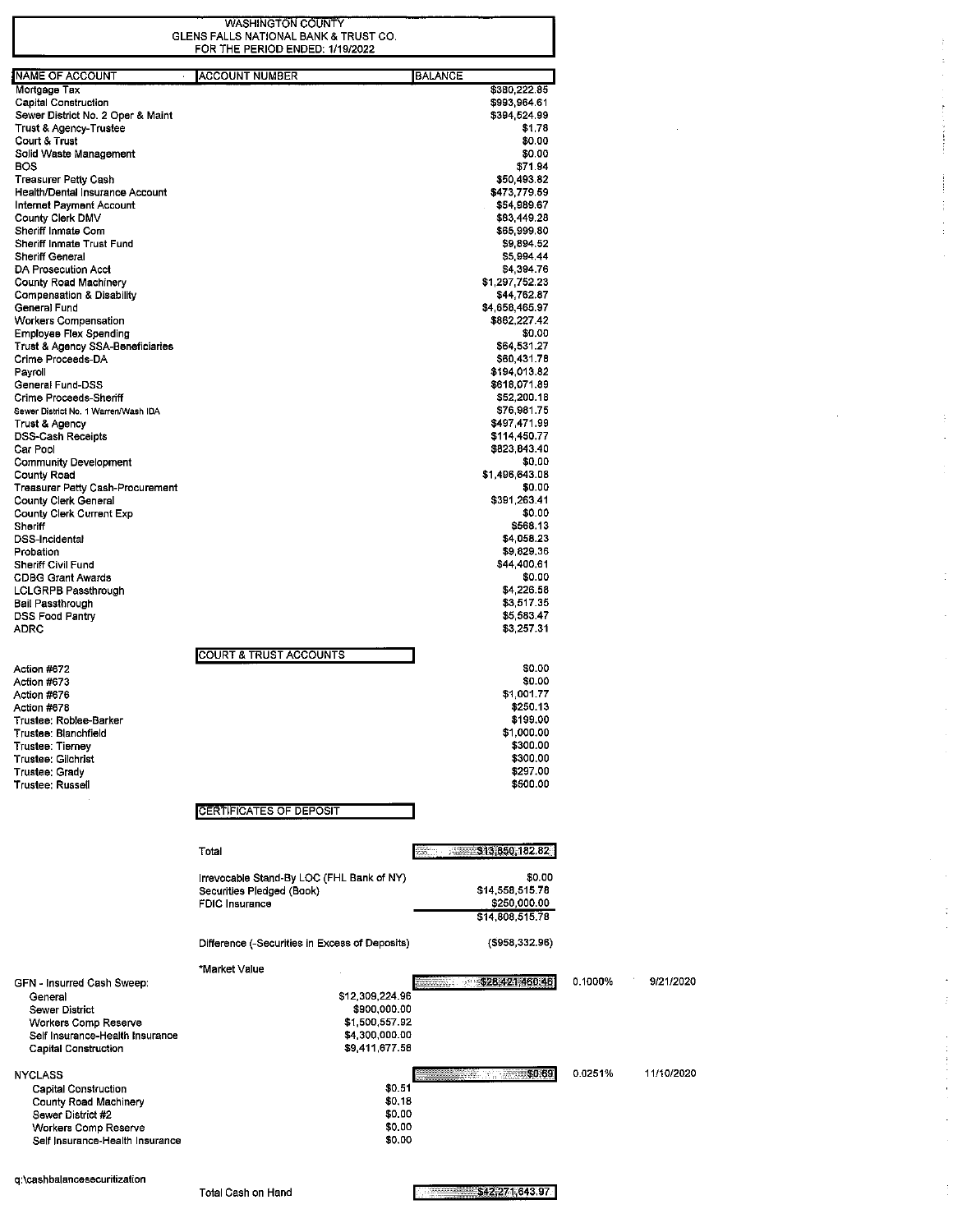

# **WASHINGTON COUNTY REAL PROPERTY TAX SERVICES**

WASHINGTON COUNTY MUNICIPAL CENTER 383 BROADWAY, FORT EDWARD, NEW YORK 12828 TELEPHONE: (518) 746-2130 FAX: (518) 746-2132 TDD: (518) 746-2146 e-mail: lchadwick@washingtoncountyny.gov

> *Laura B. Chadwick, CCD* Director

#### **Monthly Report to Finance Committee Corrected Tax Bills/Refunds February 10, 2022**

| Town    | Tax<br>Roll<br>Year | Tax Map<br>Number | Applicants<br>Name and Address | Error                                                                                            | Original Tax<br><b>Bill Amount</b> | Corrected Bill<br>Amount |
|---------|---------------------|-------------------|--------------------------------|--------------------------------------------------------------------------------------------------|------------------------------------|--------------------------|
| Jackson | 2022                | $255.-4-8.4$      | George & Karen<br>Orlemann     | RPTL Sect. 550<br>Par. $2(c)$<br><b>Clerical Error</b><br>Assessment change                      | \$2,725.88                         | \$2,278.52               |
| Salem   | 2022                | $232 - 2 - 21$    | Kari Bernard                   | RPTL Sect. 550<br>Par. $2(c)$<br><b>Clerical Error</b><br>Assessor failed to add<br>Ag Exemption | \$3,168.93                         | \$2,697.51               |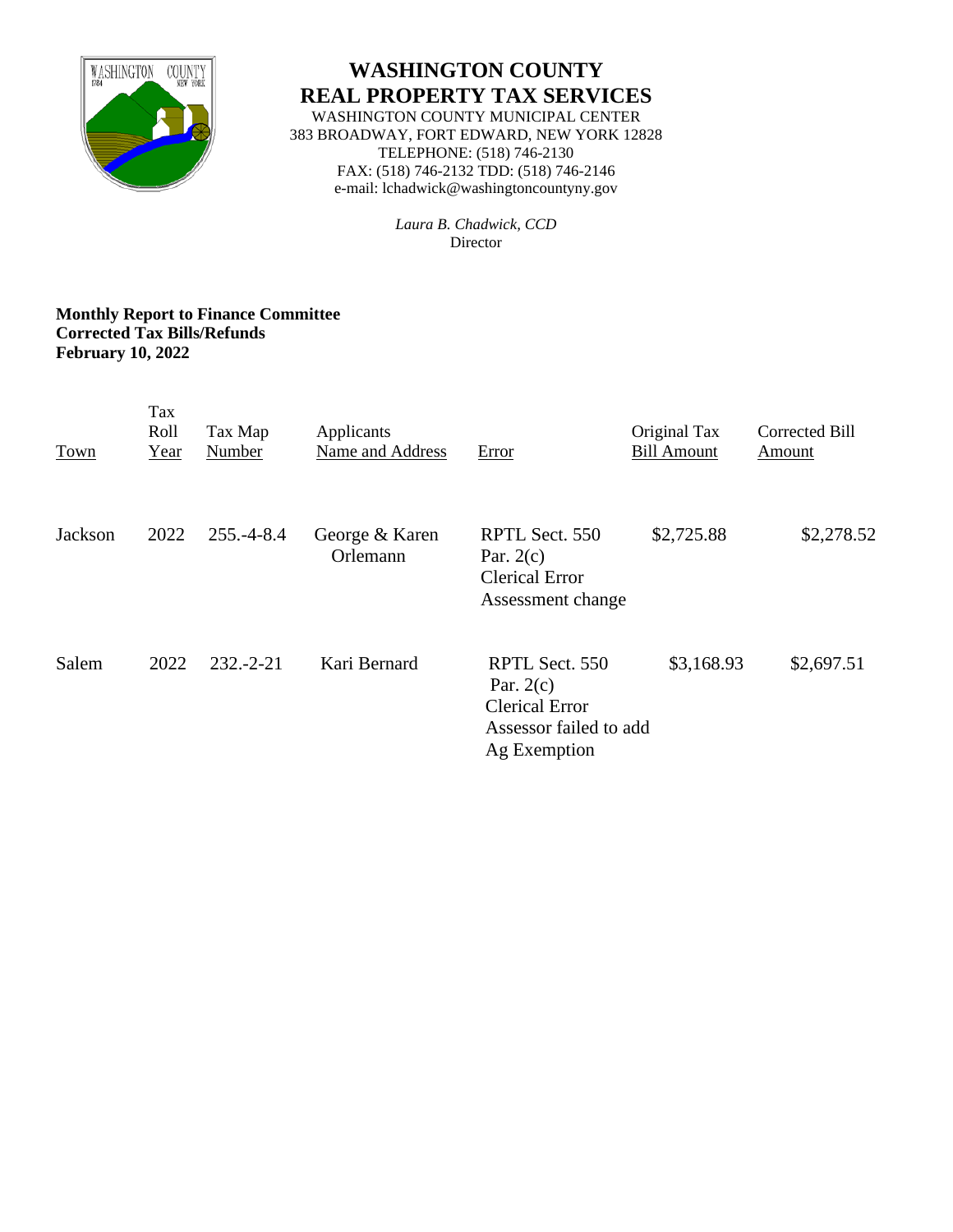# Resolution No. **A** February 18, 2022

By Supervisors

TITLE: To Cancel Interest and Penalties– Town of Hebron 152.-2-33.7

WHEREAS, pursuant to Real Property Tax Law 1182, the Washington County Board of Supervisors may, by resolution, authorize the enforcing officer to cancel any interest, penalties or other charges imposed by law to which the tax district or any other municipal corporation shall be lawfully entitled, and

WHEREAS, the following parcel or real property exists within Washington County and has been identified and so designated by the Finance Committee: 152.-2-33.7 John & Laura McDermott, and

WHEREAS, the parcel has a school relevy listed on the 2022 Town/County bill, and

WHEREAS, the owner attempted to pay the 2021 Granville School bill timely, but a payment had already been posted and paid by Wells Fargo erroneously as Wells Fargo has no interest in this parcel, and

WHEREAS, the Granville Central School, upon discovering the error, rescinded the payment by Wells Fargo after the deadline to pay had expired, resulting in the parcel being relevied as unpaid, and

WHEREAS the current amounts due as of January 31, 2022 include interest and penalties, in the amount of \$117.69; now therefore be it

RESOLVED, that the Washington County Board of Supervisors, in accordance with 1182 of Real Property Tax law, hereby directs cancellation of any and all interest, penalties or charges imposed by law levied against the above-mentioned parcel, located within the Town of Hebron as imposed on the relevied School Tax Bill and authorizes the County Treasurer to issue a new tax bill accordingly.

BUDGET IMPACT STATEMENT: Loss of interest and penalties totaling \$117.69.

Resolution No. **B** February 18, 2022 By Supervisors

TITLE: To Correct Tax Roll – Town of Jackson

WHEREAS, Sections 553, 554, 555 and 556 of the Real Property Tax Law allow for certain corrections of errors be made with regard to the assessment and tax rolls, and

WHEREAS, the Director of Real Property Tax Services has investigated the circumstances involving the errors and issued reports on same, and

WHEREAS, the list of corrections is summarized as follows:

| Town    | Tax<br>Roll<br>Year | Tax Map<br>Number | Applicants Name   Error |                                                                                   | <b>Original Tax</b><br><b>Bill Amount</b> | Corrected<br><b>Tax Bill</b><br>Amount |
|---------|---------------------|-------------------|-------------------------|-----------------------------------------------------------------------------------|-------------------------------------------|----------------------------------------|
| Jackson | 2022                | 239.-1-20.2       | Collin K. Slate         | RPTL Sect. 550 Par.<br>2(h) Clerical error<br>school taxes mistakenly<br>relevied | \$6,110.42                                | \$2,333.52                             |

; now therefore be it

RESOLVED, that the County Treasurer be and he hereby is authorized to issue a corrected tax bill in the amount set forth above and to charge back against the proper taxing jurisdictions as provided by law.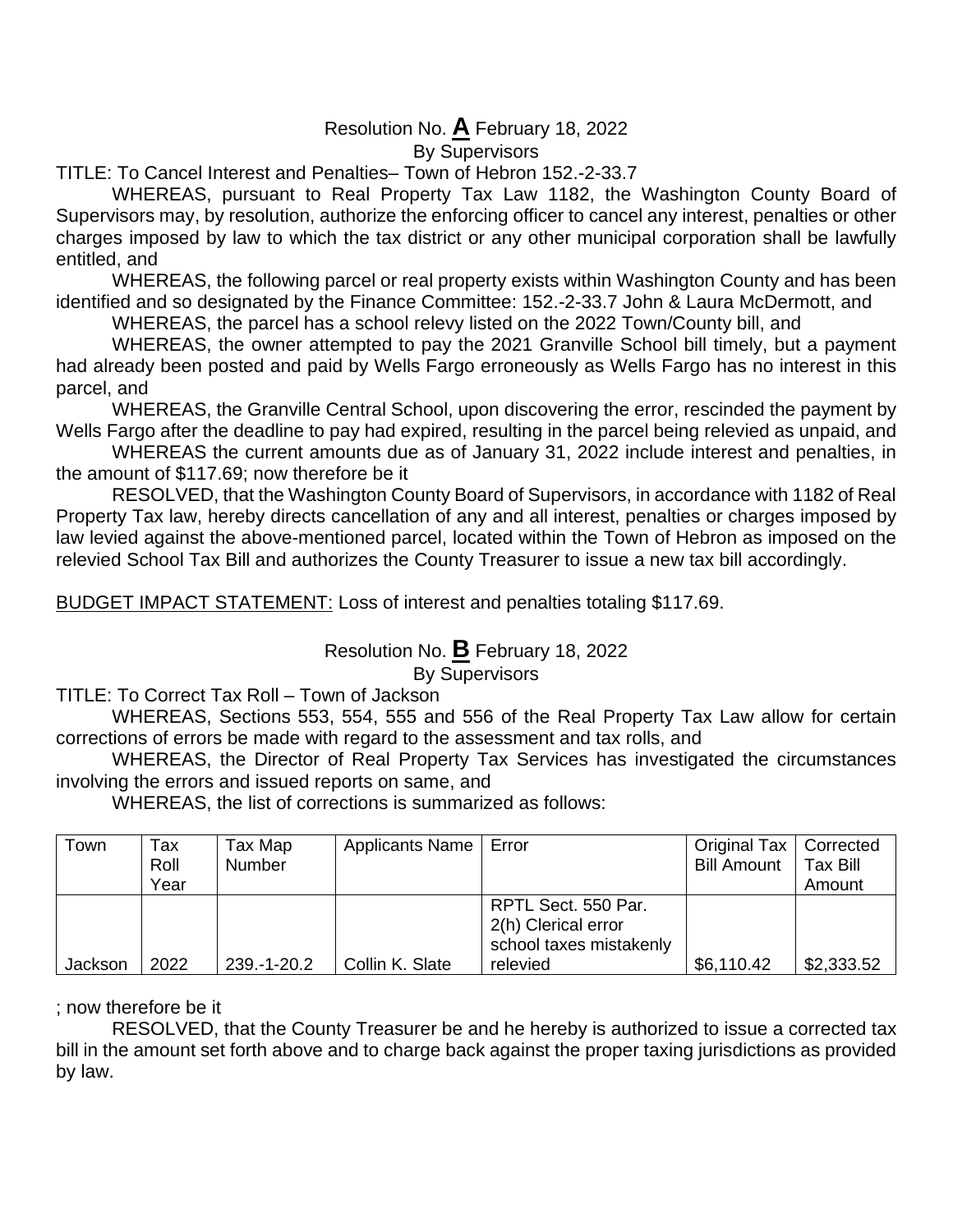BUDGET IMPACT STATEMENT: Amount to be relevied the following year.

Resolution No. **C** February 18, 2022 By Supervisors

TITLE: Amend 2022 Public Health Budget to Carryover Unspent COVID-19 Vaccine Response Funds WHEREAS, Public Health received COVID-19 vaccine response funds for the period of January 1, 2021 to June 30, 2024 in the amount of \$176,662, and

WHEREAS, the Director has requested to carryover unspent funds in the amount of \$167,293, of which \$19,337 are for personal services that is already included in the 2022 budget so those funds will be placed in contingency; now therefore be it

RESOLVED, that the County Treasurer is hereby authorized to make the following budget amendment:

| Increase Appropriation:<br>A.1990.4530 | Contingency            | 19,337  |
|----------------------------------------|------------------------|---------|
| A.4006.2625.53                         | Grants Equip. COVID-19 | 579     |
| A.4006.4625.53                         | Grants COVID-19        | 147,377 |
|                                        |                        | 167,293 |
|                                        |                        |         |
| Increase Revenue:                      |                        |         |

A.4189.4489.01 Federal Aid Pub. Hlth. Other 167,293

BUDGET IMPACT STATEMENT: Recognizes unspent COVID-19 funds in the 2022 budget. If this resolution is approved, the contingency account will be \$469,337.

### Resolution No. **D** February 18, 2021

#### By Supervisors

TITLE: Amend 2022 Public Health Budget to Carryover Unspent School Testing Program Funds WHEREAS, in 2021 Public Health was notified of federal funds to assist schools in implementing

testing programs in the amount of \$1,711,566, and

WHEREAS, the Director has requested to carryover unspent funds in the amount of \$1,513,343; now therefore be it

RESOLVED, that the County Treasurer is hereby authorized to make the following budget amendment:

| Increase Appropriation:             |                                                                         |           |
|-------------------------------------|-------------------------------------------------------------------------|-----------|
| A.4189.4625.01                      | <b>Grants Other</b>                                                     | 1,513,343 |
| Increase Revenue:<br>A.4189.4489.01 | Federal Aid Pub. Hith. Other                                            | 1,513,343 |
|                                     | BUDGET IMPACT STATEMENT: Recognizes unspent school testing program fund |           |

 $s$  in the 2022 budget.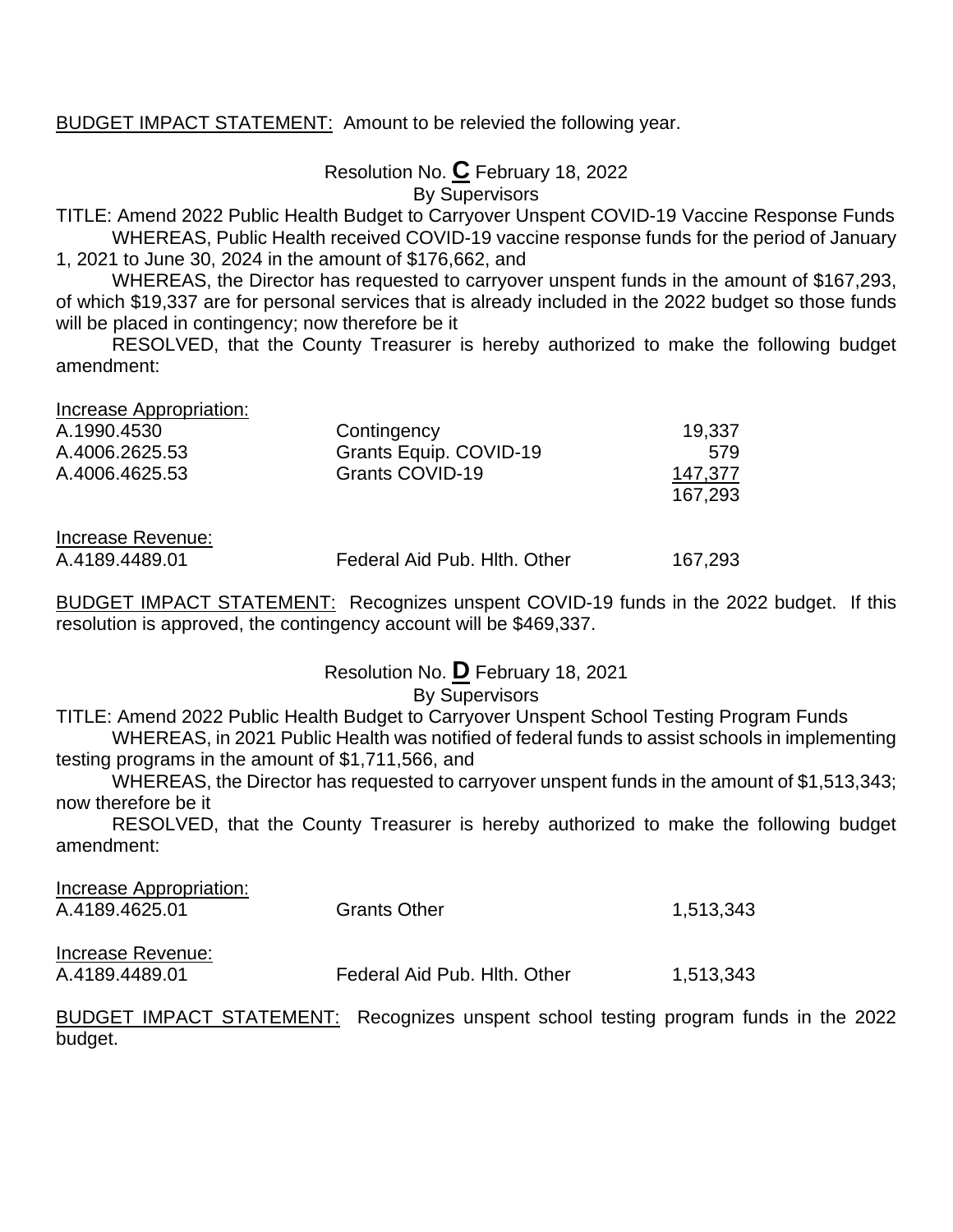# Resolution No. **E** February 18, 2022

# By Supervisors

TITLE: Amend 2022 Public Health Budget to Carryover Unspent COVID-19 Enhanced Detection Funds WHEREAS, Public Health received Epidemiology & Laboratory COVID-19 (ELC) funds for the period of July 1, 2020 to March 31, 2023, and

WHEREAS, the Director has requested to carryover unspent funds in the amount of \$110,867 of which \$29,356 is for personal services that is already included in the 2022 budget so those funds will be placed in contingency; now therefore be it

RESOLVED, that the County Treasurer is hereby authorized to make the following budget amendment:

Increase Appropriation:

| A.1990.4530 | Contingency                    | 29,356  |
|-------------|--------------------------------|---------|
| A.2960.123  | Pub. Hith. CWSN OT 1.5         | 12,204  |
| A.4004.123  | Pub. Hith. OT 1.5              | 24,904  |
| A.4189.121  | Other Pub. Hith. Reg. Earnings | 11,272  |
| A.4189.4189 | Other Pub. Hith. COVID         | 33,131  |
|             |                                | 110,867 |

Increase Revenue:

A.4004.4489.01 Federal Aid Pub. Hlth. Other 110,867

BUDGET IMPACT STATEMENT: Recognizes unspent ELC funds in the 2022 budget. If this resolution is approved, the contingency account will be \$498,693.

# Resolution No. **F** February 18, 2022

#### By Supervisors

TITLE: Amend 2022 Public Health Budget to Carryover Unspent Preparedness Grant Funds

WHEREAS, Public Health received a preparedness grant for the period of July 1, 2021 to June 30, 2022 in the amount of \$50,999, and

WHEREAS, the Director has requested to carryover unspent funds of \$16,894 of which \$11,479 is for personal services that is already included in the 2022 budget so those funds will be placed in contingency; now therefore be it

RESOLVED, that the County Treasurer is hereby authorized to make the following budget amendment:

| Increase Appropriation:             |                               |                 |
|-------------------------------------|-------------------------------|-----------------|
| A.1990.4530                         | Contingency                   | 11,479          |
| A.4004.4625.01                      | <b>Grants Other</b>           | 5,415<br>16,894 |
| Increase Revenue:<br>A.4004.4489.02 | Federal Aid for Bio Terrorism | 16,894          |

BUDGET IMPACT STATEMENT: Recognizes unspent preparedness funds in the 2022 budget. If this resolution is approved, the contingency account will be \$510,172.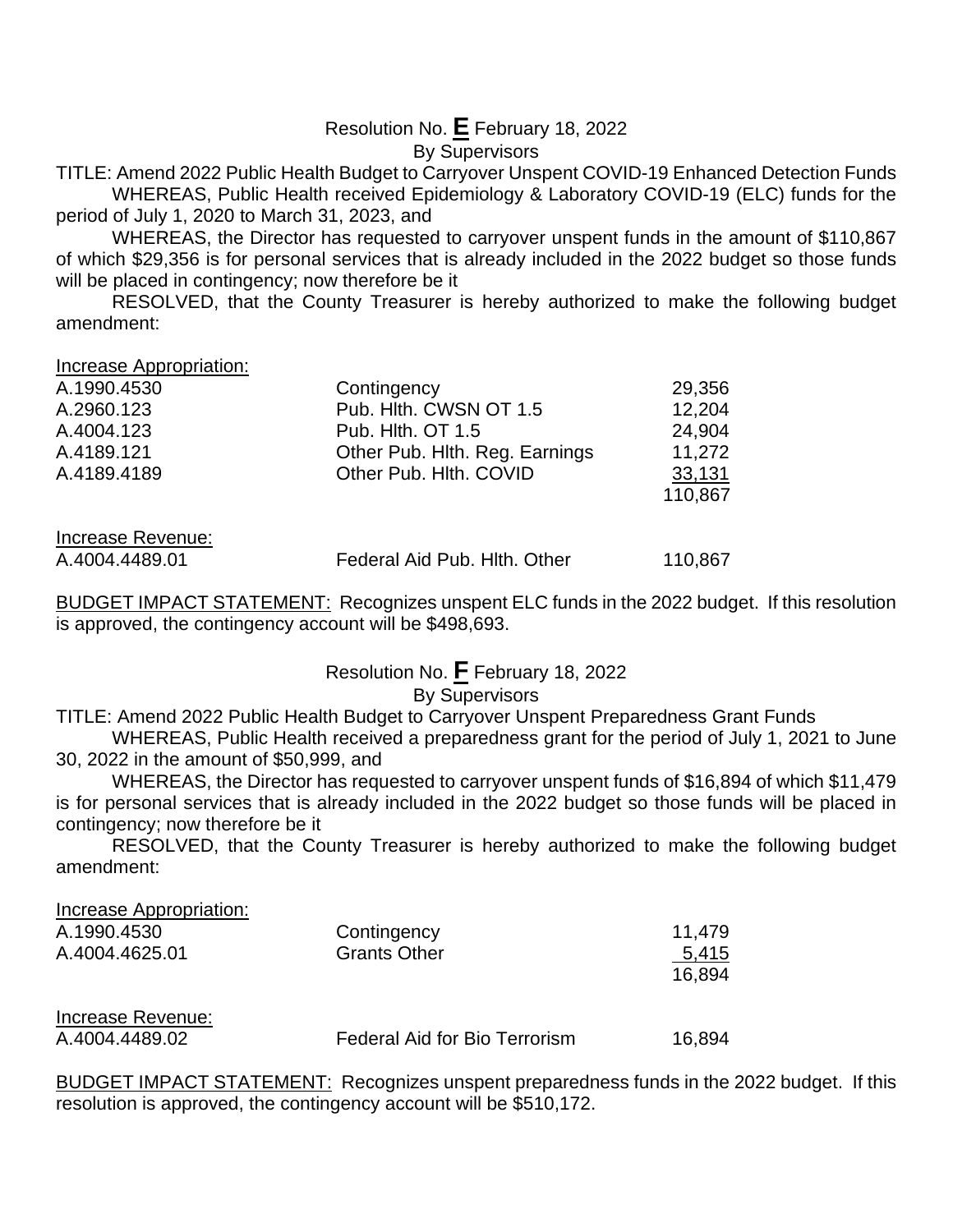# Resolution No. **G** February 18, 2022

# By Supervisors

TITLE: Amend 2022 Public Health Budget to Carryover Unspent Early Intervention Administration Grant WHEREAS, Public Health received an Early Intervention (EI) Administration Grant for the period of October 1, 2021 to September 30, 2022 in the amount of \$38,779, and

WHEREAS, the Director has requested to carryover unspent funds in the amount of \$9,976 of which \$2,395 is for personal services that is already included in the 2022 budget so those funds will be placed in contingency; now therefore be it

RESOLVED, that the County Treasurer is hereby authorized to make the following budget amendment:

Increase Appropriation:

| A.1990.4530       | Contingency               | 2,395 |
|-------------------|---------------------------|-------|
| A.4059.4010       | Telephone EI              | 1,719 |
| A.4059.4260       | Mileage Exp./Car Pool El  | 3,050 |
| A.4059.4310       | Maint. In Lieu of Rent    | 2,000 |
| A.4059.4030.01    | <b>Office Supplies EI</b> | 812   |
|                   |                           | 9,976 |
|                   |                           |       |
| Increase Revenue: |                           |       |

A.4059.4451 Federal Aid for EI 9,976

BUDGET IMPACT STATEMENT: Recognizes unspent EI Administration funds in the 2022 budget. If this resolution is approved, the contingency account will be \$512,567.

Resolution No. **H** February 18, 2022

# By Supervisors

TITLE: Amend 2022 Public Health Budget to Carryover Unspent DSRIP Funds

WHEREAS, the Director of Public Health has requested to carryover unspent Delivery System Reform Incentive Program (DSRIP) funds in the amount of \$87,276; now therefore be it

RESOLVED, that the County Treasurer is hereby authorized to make the following budget amendment:

| <b>Increase Appropriation:</b>             |                                                                                    |        |
|--------------------------------------------|------------------------------------------------------------------------------------|--------|
| A.4004.4080                                | Pub. Hith. Consultant                                                              | 87,276 |
|                                            |                                                                                    |        |
| <b>Increase Appropriated Fund Balance:</b> |                                                                                    |        |
| A.599                                      | <b>Appropriated Fund Balance</b>                                                   | 87,276 |
|                                            |                                                                                    |        |
|                                            | <b>BUDGET IMPACT STATEMENT: Recognizes unspent DSRIP funds in the 2022 budget.</b> |        |
|                                            |                                                                                    |        |
|                                            | Resolution No. February 18, 2022                                                   |        |

By Supervisors

TITLE: Amend 2022 Public Health Budget to Carryover Unspent Child Passenger Safety Grant

WHEREAS, Public Health received a Child Passenger Safety grant for the period of October 1,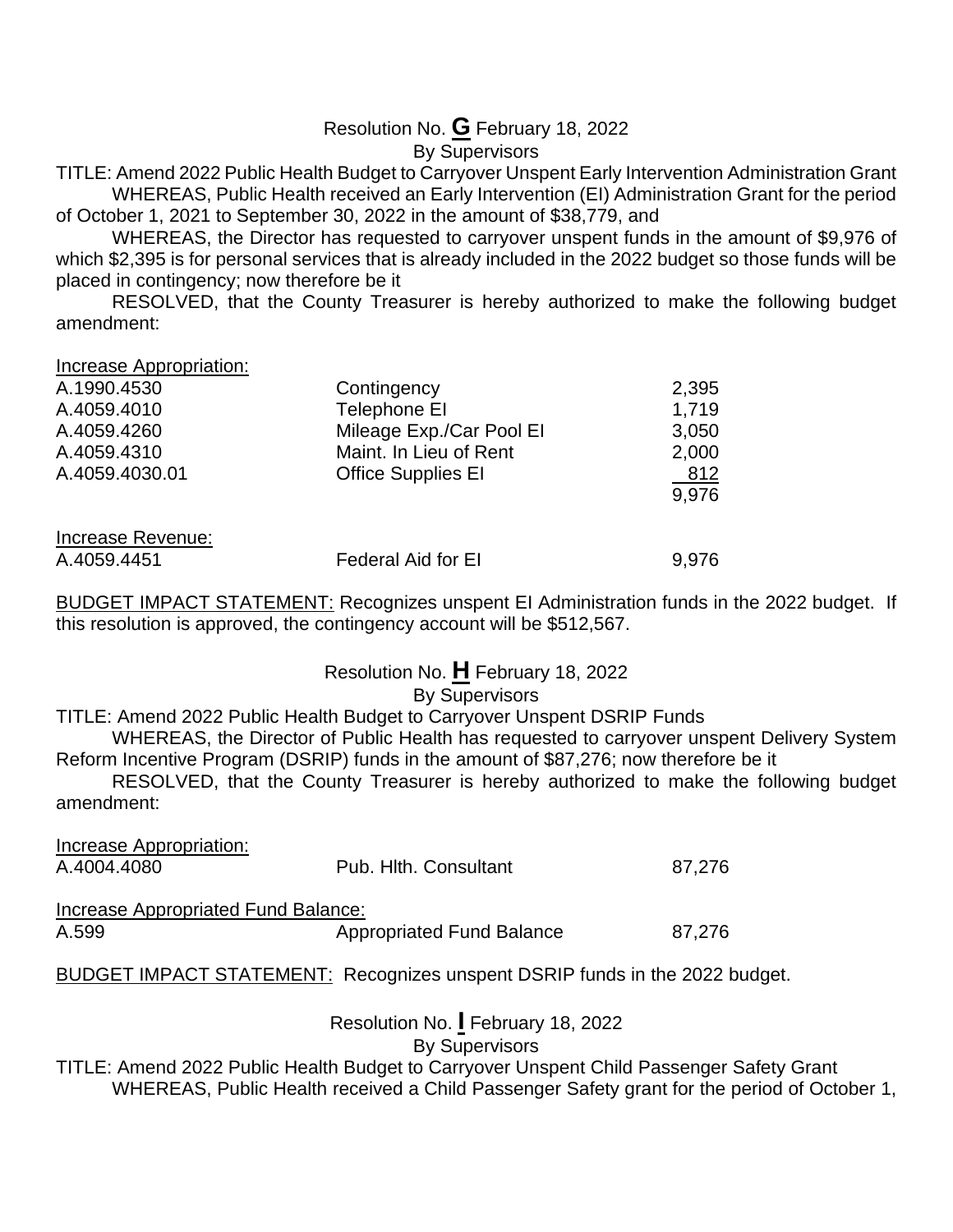2021 to September 30, 2022 in the amount \$15,000, and

WHEREAS, the Director has requested to carryover this grant; now therefore be it

RESOLVED, that the County Treasurer is hereby authorized to make the following budget amendment:

| Increase Appropriation:<br>A4005.4630 | Article IV $-$ PH Family    | 15,000 |
|---------------------------------------|-----------------------------|--------|
| Increase Revenue:<br>A.4005.4510      | Federal Aid for Hwy. Safety | 15,000 |

BUDGET IMPACT STATEMENT: Recognizes unspent Child Passenger Safety grant in the 2022 budget.

# Resolution No. **J** February 18, 2022

By Supervisors

TITLE: Amend 2022 Public Health Budget for Public Health Corps Fellowship Program

WHEREAS, the New York State Department of Health is providing funding through the NYS Public Health Corps Fellowship Program in the amount of \$980,544 for up to six (6) Fellows, one (1) Graduate Fellow and one (1) Local Coordinator, and

WHEREAS, this program was started to promote the buildup of Public Health staff with a goal to have these fellows stay on with Public Health, and

WHEREAS, these positions are included on the 2022 staffing pattern but the funds need to be added to the 2022 budget; now therefore be it

RESOLVED, that the County Treasurer is hereby authorized to make the following budget amendment:

Increase Appropriation:

| A.4004.121     | Pub. Hlth. - Reg. Earnings          | 686,259 |
|----------------|-------------------------------------|---------|
| A.4004.2020    | Pub. Hith. - Computer Equip.        | 9,992   |
| A.4004.4010    | Pub. Hith. - Telephone              | 5,812   |
| A.4004.4030.01 | Pub. Hith. - Office Supplies        | 3,422   |
| A.4004.4260    | Pub. Hlth. - Mileage Exp.           | 1,575   |
| A.4004.4310    | Pub. Hith. - Maint. in Lieu of Rent | 2,000   |
| A.4004.9010    | <b>State Retirement</b>             | 49,891  |
| A.4004.9030    | Soc. Sec./Medicare                  | 52,499  |
| A.4004.9040    | Worker's Comp.                      | 19,094  |
| A.4004.9060.01 | Hosp. & Medical Insurance           | 150,000 |
|                |                                     | 980,544 |
|                |                                     |         |
|                |                                     |         |

#### Increase Revenue:

| (No. to be assigned by Treas.) | Fellowship Program | 980,544 |
|--------------------------------|--------------------|---------|
|--------------------------------|--------------------|---------|

; and be it further

RESOLVED, that the Chairman of the Board of Supervisors is hereby authorized to execute any documents necessary for this program, in a form approved by the County Attorney.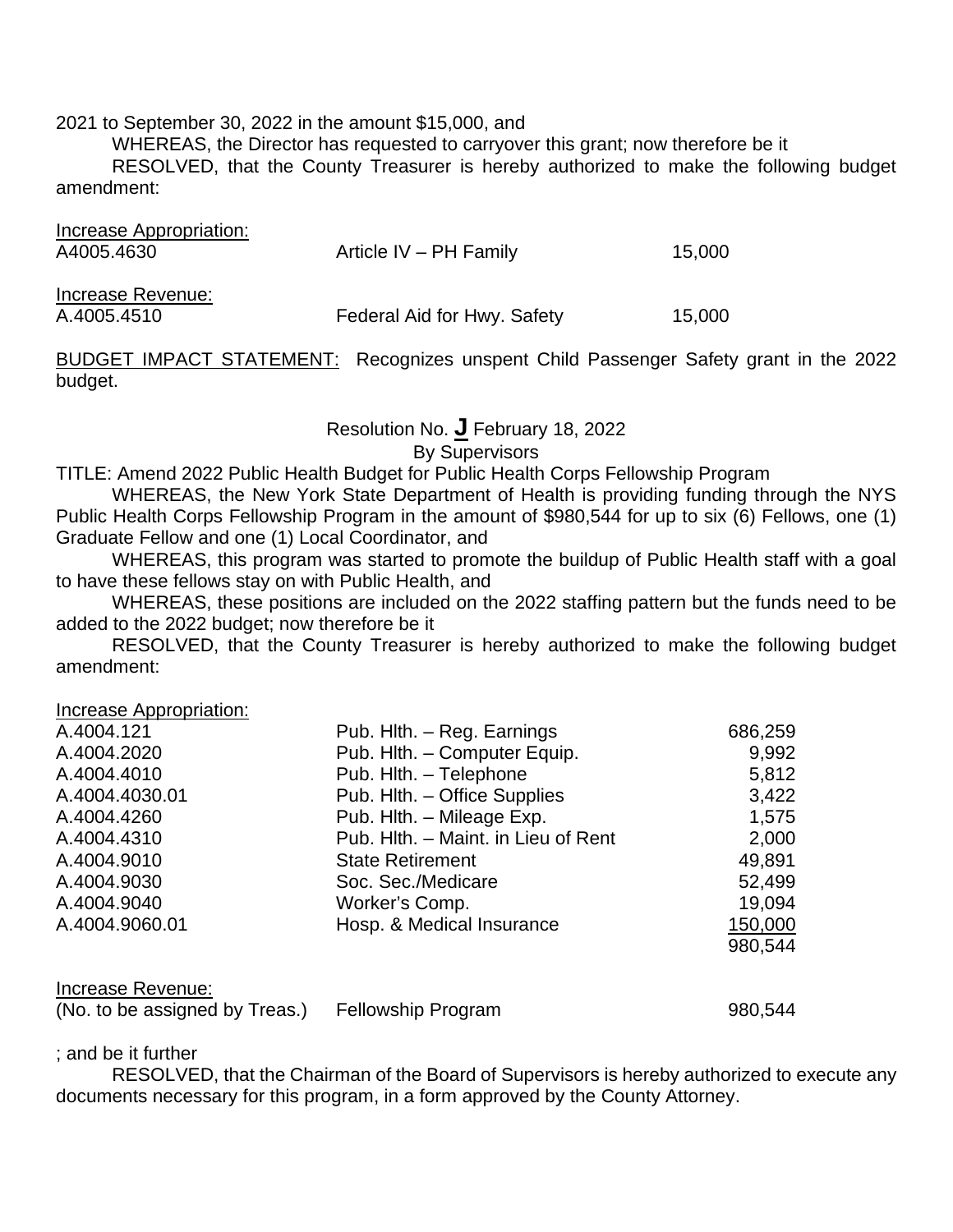BUDGET IMPACT STATEMENT: Recognize NYS Department of Health fellowship program funds.

Resolution No. **K** February 18, 2022

By Supervisors

TITLE: Amend 2022 Budget to Carryover Unspent Emergency Rental Assistance Program (ERAP) Funds

WHEREAS, Washington County DSS received \$120,000 in federal funding for the Emergency Rental Assistance Program to assist households that experienced hardship due to COVID-19, and

WHEREAS, laptops and materials for outreach were purchased in 2021, and

WHEREAS, the Commissioner is requesting to carryover unspent funds of \$19,728 that are for personal services for operating the program, and

WHEREAS, those funds are already included in the 2022 budget so they will be placed in contingency; now therefore be it

RESOLVED, that the County Treasurer is hereby authorized to make the following budget amendment:

| Increase Appropriation: |                                 |        |
|-------------------------|---------------------------------|--------|
| A.1990.4530             | Contingency                     | 19.728 |
|                         |                                 |        |
| Increase Revenue:       |                                 |        |
| A.6010.4789             | Federal Aid – Ec. Assit. & Opp. | 19.728 |

BUDGET IMPACT STATEMENT: Recognizes unspent ERAP funds in the 2022 budget. If this resolution is approved, the contingency account will be \$532,295.

Resolution No. **L** February 18, 2022

#### By Supervisors

TITLE: Amend 2022 IT Budget for Website Upgrade

WHEREAS, the CIO of IT has been working with departments to be able to accept secure forms through our website, and

WHEREAS, the cost for this year to add a security enhanced module for encrypted forms including the reoccurring maintenance is \$9,800, and

WHEREAS, the Finance Committee recommends funding this from the contingency account; now therefore be it

RESOLVED, that the County Treasurer is hereby authorized to make the following budget amendment:

| Increase Appropriation: |                           |       |
|-------------------------|---------------------------|-------|
| A.1680.4120             | Maintenance Contract - IT | 9,800 |
|                         |                           |       |
| Decrease Appropriation: |                           |       |
| A.1990.4530             | Contingency               | 9.800 |

BUDGET IMPACT STATEMENT: Funds upgrade to website from contingency. If this resolution is approved, the contingency account will be \$522,495.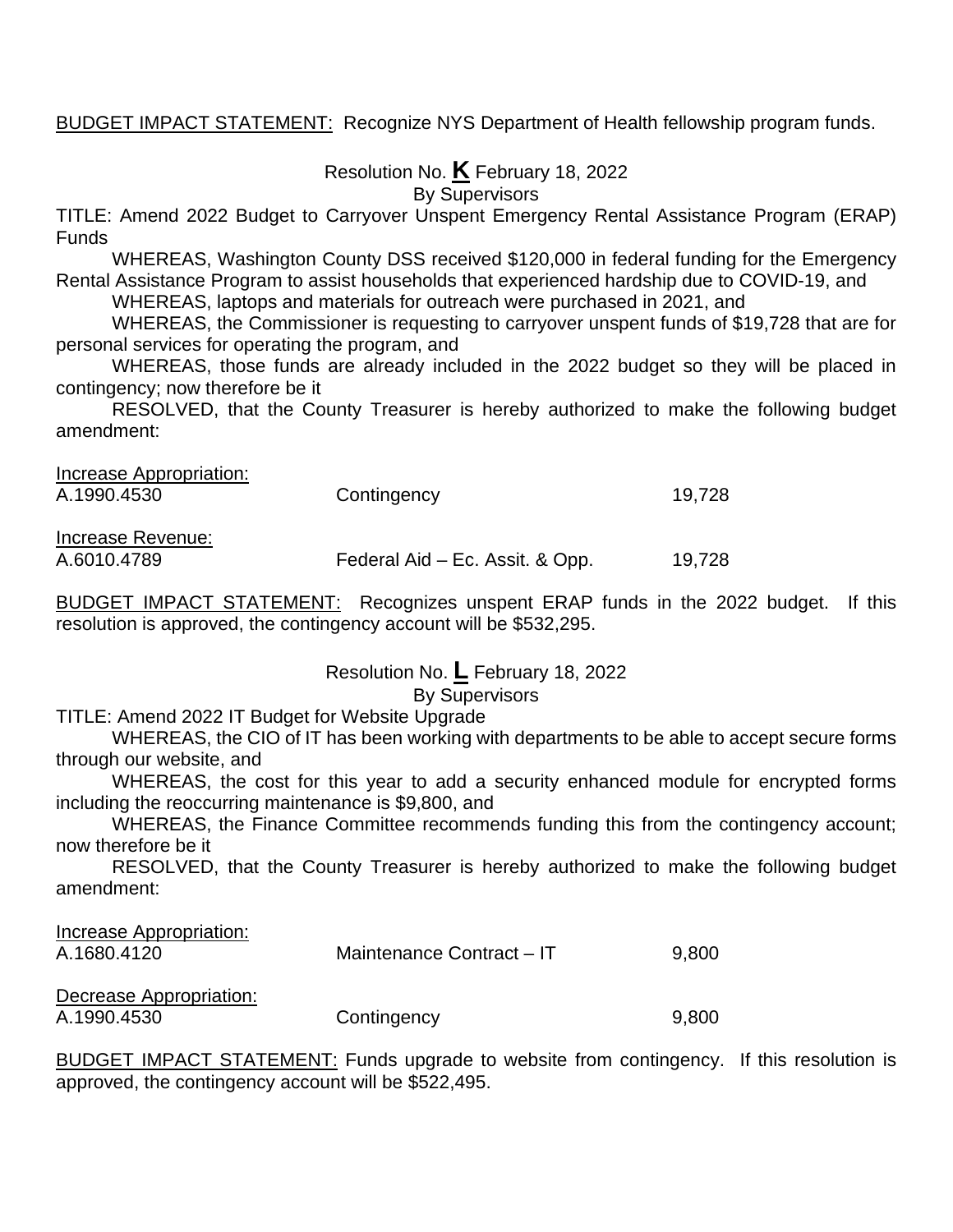#### Resolution No. **M** February 18, 2022

By Supervisors

TITLE: Amend 2021 Budget for Psychiatric Expense

WHEREAS, a budget amendment in the amount of \$83,500 is needed to cover mandated courtordered expenses within the psychiatric expense budget; now therefore be it

RESOLVED, that the County Treasurer is hereby authorized to make the following budget amendment:

| Increase Appropriation: |                               |        |
|-------------------------|-------------------------------|--------|
| A.4390.4290             | Prog. Exp. - Psychiatric Exp. | 83,500 |
|                         |                               |        |

Increase Appropriated Fund Balance:

A.599 **Appropriated Fund Balance** 83,500

BUDGET IMPACT STATEMENT: \$83,500 in fund balance will be applied to cover these expenses.

Resolution No. **N** February 18, 2022

By Supervisors

TITLE: Amend 2022 Mental Health Budget for Jail Based Transition Release Services

WHEREAS, the Director of Mental Health has requested a budget amendment to accept and pass through 100% state aid in the amount of \$41,250, and

WHEREAS, these funds will be used within the jail for transition release services to assist inmates as they are being released from the facility to connect with appropriate services in the community; now therefore be it

RESOLVED, that the County Treasurer is hereby authorized to make the following budget amendment:

| Increase Appropriation: |                   |        |
|-------------------------|-------------------|--------|
| A.4320.404002           | <b>OASAS 100%</b> | 41,250 |
| Increase Revenue:       |                   |        |

A.4320.3490 State Aid – Mental Health 41,250

BUDGET IMPACT STATEMENT: Recognizes 100% state aid for jail based transition release services.

Resolution No. **O** February 18, 2022

By Supervisors

TITLE: Amend 2022 Sewer District No. 2 Budget for Office Furniture

WHEREAS, the Sewer District has requested a budget amendment to purchase new office furniture for the Executive Director and support staff in the amount of \$7,083, and

WHEREAS, the Public Works and Finance Committees have approved this request; now therefore be it

RESOLVED, that the County Treasurer is hereby authorized to make the following budget amendment: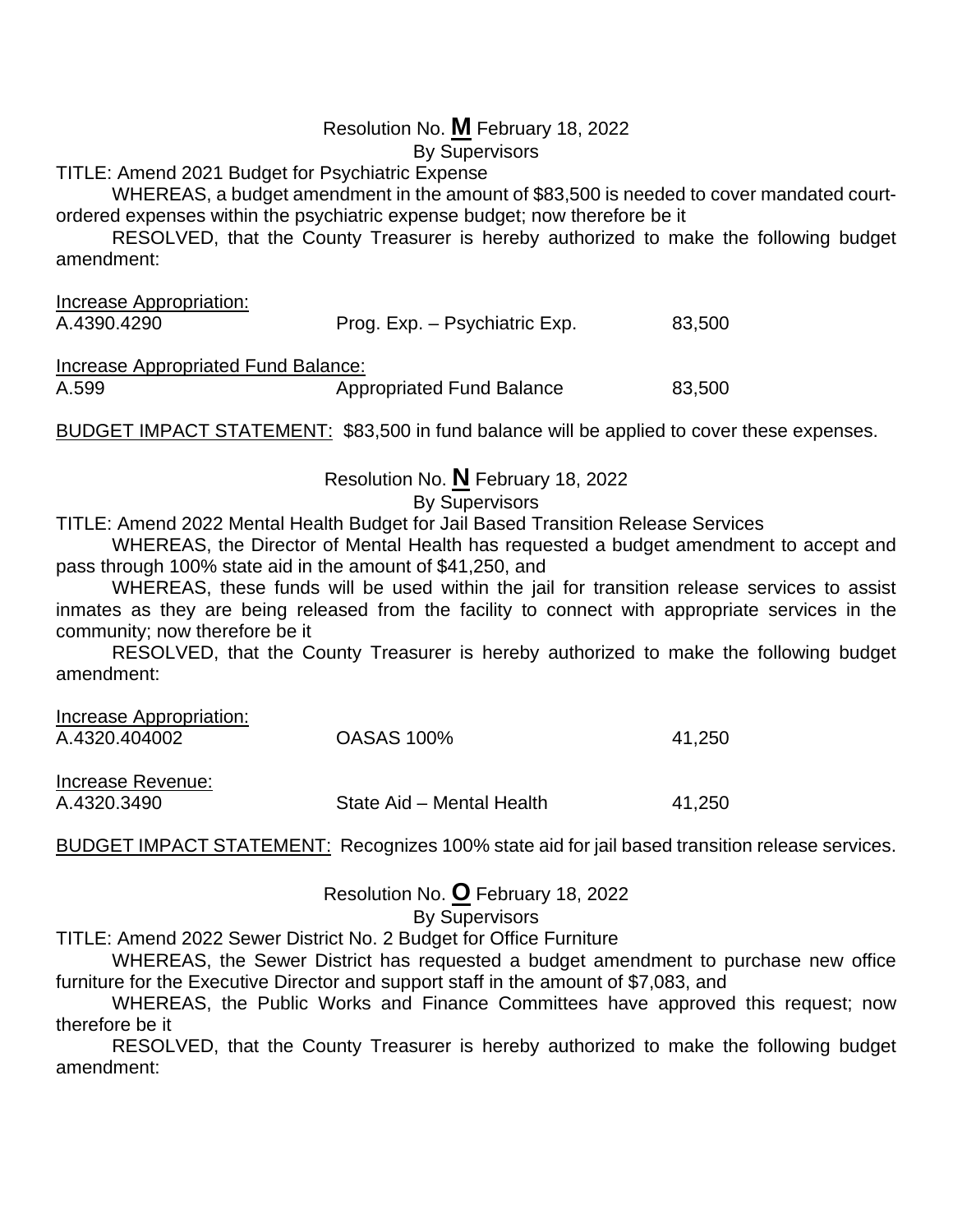Increase Appropriation: GB.8000.8110.2010 Office Equip. SD#2 7,083

Increase Appropriated Fund Balance:

GB.599 **Appropriated Fund Balance** 7,083

BUDGET IMPACT STATEMENT: Appropriates fund balance for the purchase of office furniture.

Resolution No. **P** February 18, 2022

By Supervisors

TITLE: Amend Budget – Capital Project No. 113 – Homeland Security Grants for FY2021 Award

WHEREAS, Washington County has been awarded \$68,285 under the FY2021 State Homeland Security Program, and

WHEREAS, these funds are provided by the U.S. Department of Homeland Security and the Federal Emergency Management Agency, and

WHEREAS, per federal guidelines, at least 25% of this award must be directed towards law enforcement for terrorism prevention activities; now therefore be it

RESOLVED, that Washington County accepts this funding and authorizes the Chairman of the Board to sign any grant documents necessary, in a form approved by the County Attorney; and be it further

RESOLVED, that the County Treasurer is hereby authorized to make the following budget amendment:

Increase Appropriation:

| H113.3110.3111.2625.xx | Grants - Sheriff LETPP 9/1/21-8/31/24 | 17,072 |
|------------------------|---------------------------------------|--------|
| H113.3640.2625.xx      | Grants - PS SHSP 9/1/21-8/31/24       | 51,213 |
|                        |                                       | 68,285 |
| Increase Revenue:      |                                       |        |
| H113.3110.3111.4389.xx | Fed. Aid Sheriff LETPP 9/1/21-8/31/24 | 17,072 |
| H113.3640.4389.xx      | Fed. Aid PS SHSP 9/1/21-8/31/24       | 51,213 |
|                        |                                       | 68,285 |

BUDGET IMPACT STATEMENT: Recognizes FY21 Homeland Security program grant in the capital project budget.

Resolution No. **Q** February 18, 2022

By Supervisors

TITLE: Amend 2022 Public Safety Budget to Carryover Unspent Emergency Management Performance **Grant** 

WHEREAS, Washington County receives an annual award through the State's Emergency Management Performance Grant (EMPG) program, and

WHEREAS, the grant operates on the federal fiscal year and therefore spans County budget years, and

WHEREAS, there is a balance of \$28,078 that needs to be carried over into the 2022 budget; now therefore be it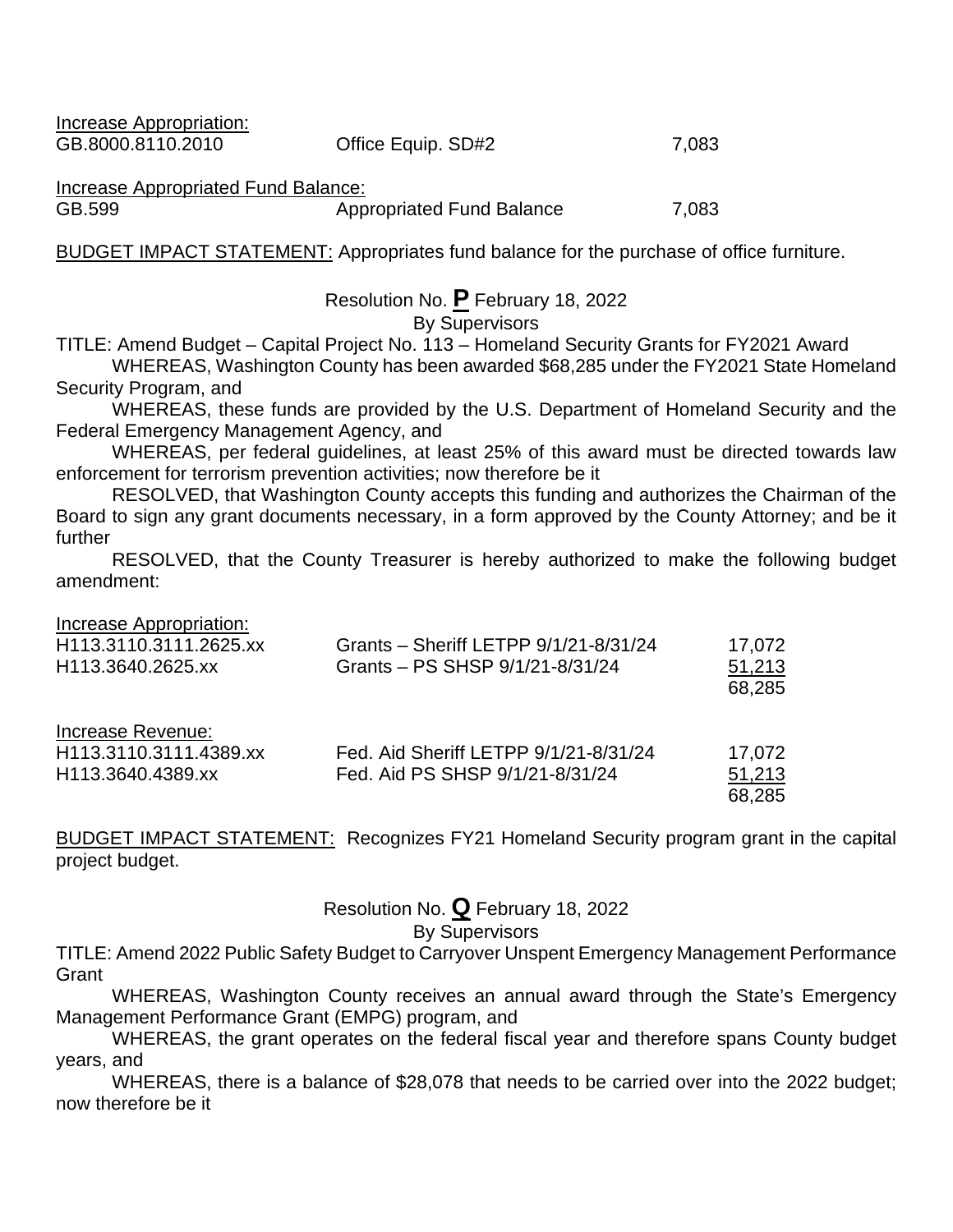RESOLVED, that the County Treasurer is hereby authorized to make the following budget amendment:

| Increase Appropriation: |                                 |                 |
|-------------------------|---------------------------------|-----------------|
| A.3640.2625.99          | Grant Equip./Cap. - Pub. Safety | 23,278          |
| A.3640.4625.01          | Grants Other - Pub. Safety      | 4,800<br>28,078 |
| Increase Appropriation: |                                 |                 |
| A.3640.4305             | Federal Aid for Emg. Svcs.      | 28,078          |

#### BUDGET IMPACT STATEMENT: Carries over unspent EMPG funds into the 2022 budget.

Resolution No. **R** February 18, 2022

By Supervisors

TITLE: Amend Capital Project No. 126 – County Route 61 Bridge Over the Battenkill (Shushan) WHEREAS, Resolution No. 22 dated 02/15/2019 created a capital project to track all costs related to the repair and/or replacement of CR61 Bridge over the Battenkill (Shushan Bridge), and

WHEREAS, Washington County has received supplemental Marchiselli funding agreement no. 4 for this project; now therefore be it

RESOLVED, that the County Treasurer is hereby authorized to amend the project budget as follows:

| <b>Capital Project No. 126:</b><br>Decrease Appropriation:                             |                                                                              |                                              |
|----------------------------------------------------------------------------------------|------------------------------------------------------------------------------|----------------------------------------------|
| H126.5000.5120.2006.02                                                                 | Design                                                                       | 37,418                                       |
| Increase Appropriation:<br>H126.5000.5120.2006.05                                      | Construction                                                                 | 2,814,299                                    |
| Increase Revenue:<br>H126.5000.5120.4597<br>H126.5000.5120.3597<br>H126.5000.5120.5031 | Federal Marchiselli Aid<br>State Marchiselli Aid<br><b>Interfund Revenue</b> | 2,221,504<br>304,387<br>250,990<br>2,776,881 |
| <b>County Road Fund:</b><br>Increase Appropriation:<br>D.5000.9000.9950.01             | <b>Interfund Transfers</b>                                                   | 250,990                                      |
| Increase Appropriated Fund Balance:<br>D.599                                           | <b>Appropriated Fund Balance</b>                                             | 250,990                                      |

BUDGET IMPACT STATEMENT: Amends the project budget in accordance with supplemental no. 4 and appropriates County Road Fund Balance for the additional local share.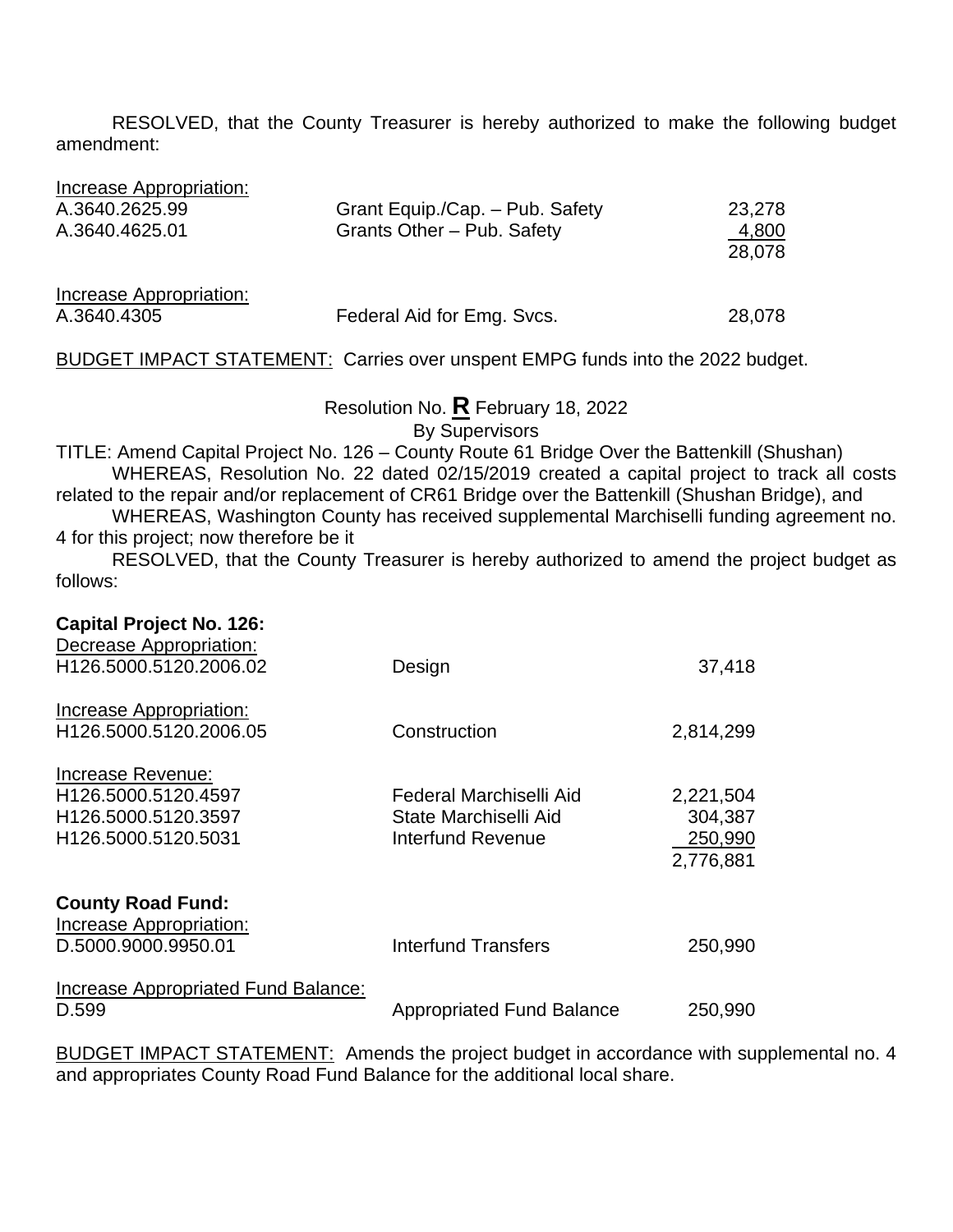# Resolution No. **S** February 18, 2022

By Supervisors

TITLE: To Amend Capital Project No. 127 – Church Street #2 WHEREAS, Resolution No. 23 dated 02/15/2019 created a capital project to track all costs

related to the repair and/or replacement of Church Street Bridge in the Town of Granville, and

WHEREAS, Washington County has received supplemental Marchiselli funding agreement no. 3 for this project; now therefore be it

RESOLVED, that the County Treasurer is hereby authorized to amend the project budget as follows:

| Increase Appropriation:<br>H127.5000.5120.2006.05                                                  | Construction                                                                 | 122,229                            |
|----------------------------------------------------------------------------------------------------|------------------------------------------------------------------------------|------------------------------------|
| Increase Revenue:<br>H <sub>127.5000.5120.4597</sub><br>H127.5000.5120.3597<br>H127.5000.5120.5031 | Federal Marchiselli Aid<br>State Marchiselli Aid<br><b>Interfund Revenue</b> | 97,783<br>256<br>24,190<br>122,229 |
| <b>County Road Fund:</b><br>Increase Appropriation:<br>D.5000.9000.9950.01                         | Interfund Transfers                                                          | 24,190                             |
| Increase Appropriated Fund Balance:<br>D.599                                                       | <b>Appropriated Fund Balance</b>                                             | 24,190                             |

BUDGET IMPACT STATEMENT: Amends the project budget in accordance with supplemental no. 4 and appropriates County Road Fund Balance for the additional local share.

Resolution No. **T** February 18, 2022

By Supervisors

TITLE: To Authorize Acceptance of Water Quality Improvement Grant Project Number 109788; Washington County Roadside Erosion Remediation Program

WHEREAS, the Department of Public Works was notified that it was awarded funds for participation of a Water Quality Improvement Grant (WQIP) 109788 for roadside remediation in the amount of up to \$527,000, and

WHEREAS, this grant will allow remediation of slides along certain Town and County roads in the County that are in need of remediation and stabilization:

County Route 46 in Fort Edward County Route 77 in Greenwich County Route 2 in Putnam County Route 48 in Argyle Towpath Road in Kingsbury

, and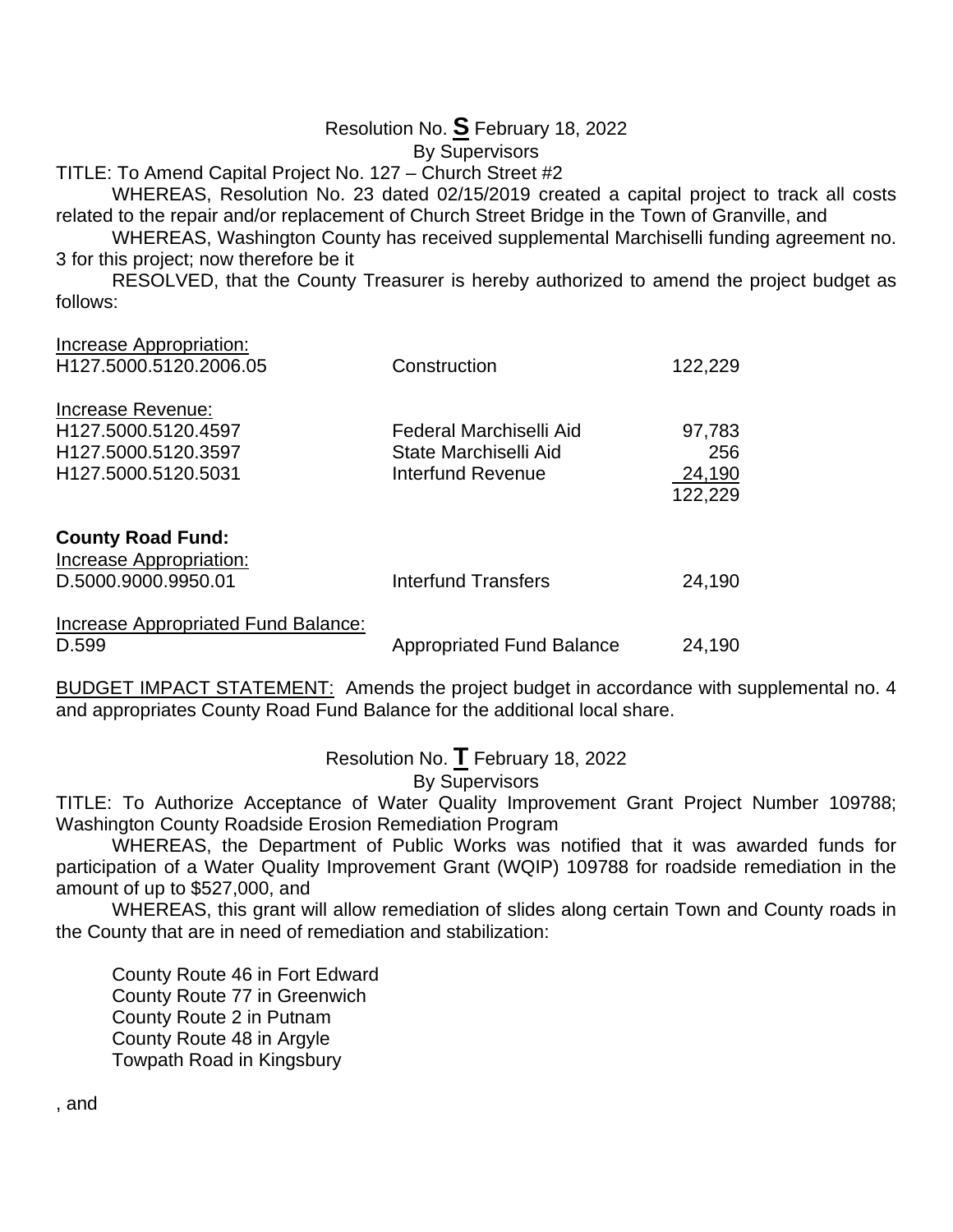WHEREAS, the Public Works Committee has recommended acceptance of this grant; now therefore be it

RESOLVED, that the County Treasurer is hereby authorized to amend the project budget as follows:

| Increase Appropriation: |                                |         |
|-------------------------|--------------------------------|---------|
| D.5000.5110.4625.2202   | <b>Grants-Roadside Erosion</b> | 527,000 |
|                         |                                |         |
| Increase Revenue:       |                                |         |
| D.5000.5110.3589        | State Aid-Other Transportation | 527,000 |

; and be it further

RESOLVED, that the Chairman is hereby authorized to execute those documents necessary for acceptance of WQIP Grant 109788 in a form approved by the County Attorney.

BUDGET IMPACT STATEMENT: Cost is contained in DPW budget for 2022. Some in kind match will be provided.

# Resolution No. **U** February 18, 2022

#### By Supervisors

TITLE: To Authorize Acceptance of Water Quality Improvement Grant Project Number 109293; Washington County Culvert Replacement Program

WHEREAS, the Department of Public Works was notified that it was awarded funds for participation of a Water Quality Improvement Grant (WQIP) 109293 for roadside remediation in the amount of up to \$508,000, and

WHEREAS, this grant will allow replacement of culverts along certain town and County roads in the County that are in need of remediation:

County Route 24 in Granville County Route 32 in Fort Ann County Route 16 in Fort Ann Carney Cassidy Road in Cambridge Warren Road in Hartford Wright Road in Hartford Taylor Hill Road in Granville Guilder Hollow Road in Granville Backus Lane in Putnam

, and

WHEREAS, the Public Works Committee has recommended acceptance of this grant; now therefore be it

RESOLVED, that the County Treasurer is hereby authorized to amend the project budget as follows:

| Increase Appropriation: |                                   |         |
|-------------------------|-----------------------------------|---------|
| D.5000.5110.4625.2201   | <b>Grants-Culvert Replacement</b> | 508,000 |